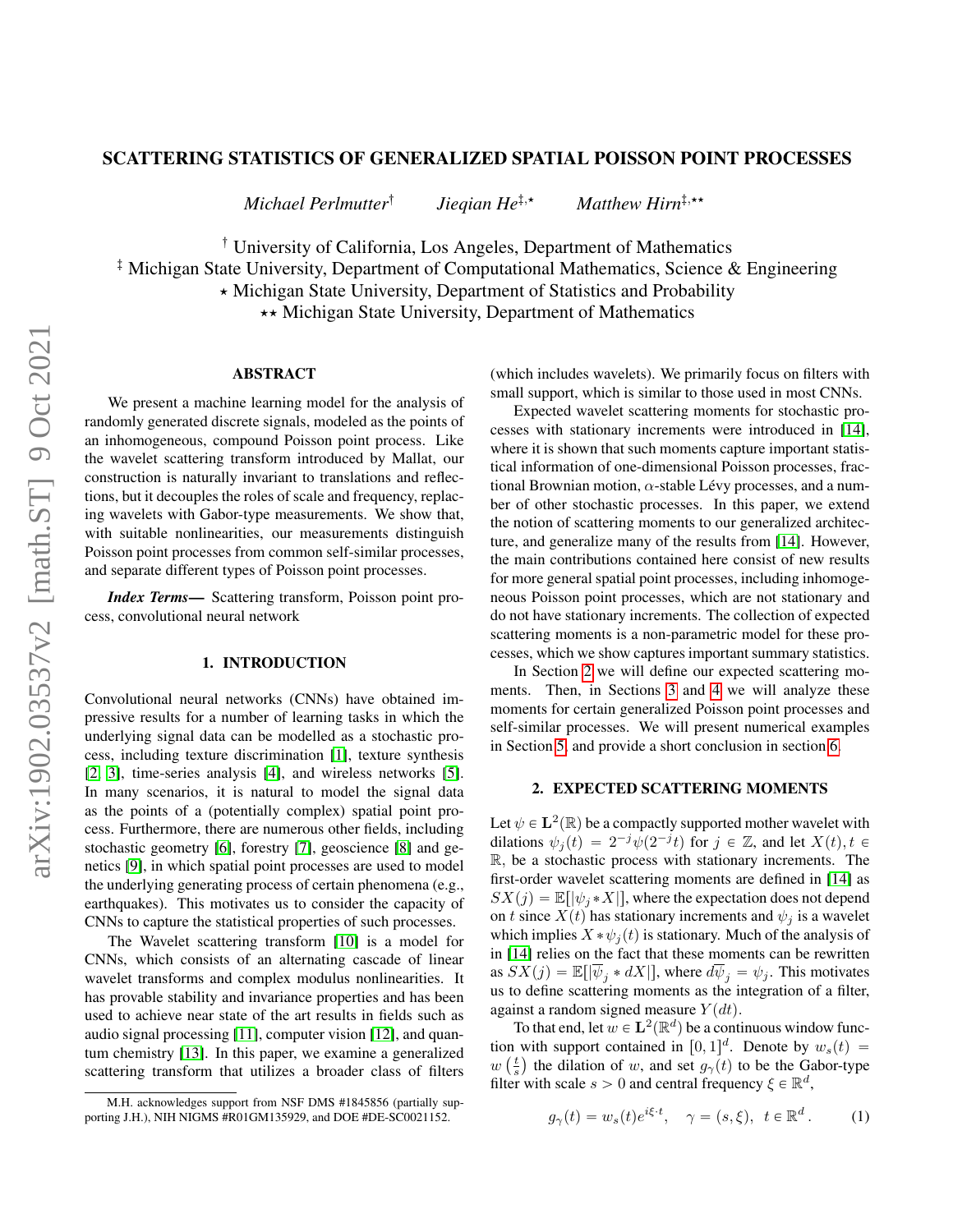Note that with an appropriately chosen window function  $w$ , [\(1\)](#page-0-1) includes dyadic wavelet families in the case that  $s = 2<sup>j</sup>$ and  $|\xi| = C/s$ . However, it also includes many other filters, such as Gabor filters used in the windowed Fourier transform.

Let  $Y(dt)$  be a random signed measure and assume that Y is T-periodic for some  $T > 0$  in the sense that for any Borel set B we have  $Y(B) = Y(B + Te_i)$ , for all  $1 \le i \le d$ (where  $\{e_i\}_{i \le d}$  is the standard orthonormal basis for  $\mathbb{R}^d$ ). For  $f \in \mathbf{L}^2(\mathbb{R}^d)$ , set  $f * Y(t) \coloneqq \int_{\mathbb{R}^d} f(t-u)Y(du)$ . We define the first-order and second-order expected scattering moments,  $1 \leq p, p' < \infty$ , at location t as

$$
S_{\gamma,p}Y(t) := \mathbb{E}[\left|g_{\gamma} * Y(t)\right|^p] \quad \text{and} \tag{2}
$$

$$
S_{\gamma,p,\gamma',p'}Y(t) := \mathbb{E}\left[||g_\gamma * Y|^p * g_{\gamma'}(t)|^{p'}\right].
$$
 (3)

Note  $Y(dt)$  is not assumed to be stationary, which is why these moments depend on t. Since  $Y(dt)$  is periodic, we may also define time-invariant scattering coefficients by ż

$$
SY(\gamma, p) := \frac{1}{T^d} \int_{[0,T]^d} S_{\gamma, p} Y(t) dt, \text{ and}
$$

$$
SY(\gamma, p, \gamma', p') := \frac{1}{T^d} \int_{[0,T]^d} S_{\gamma, p, \gamma', p'} Y(t) dt
$$

In the following sections, we analyze these moments for arbitrary frequencies  $\xi$  and small scales s, thus allowing the filters  $g_{\gamma}$  to serve as a model for the learned filters in CNNs. In particular, we will analyze the asymptotic behavior of the scattering moments as *s* decreases to zero.

# <span id="page-1-0"></span>3. SCATTERING MOMENTS OF GENERALIZED POISSON PROCESSES

In this section, we let  $Y(dt)$  be an inhomogeneous, compound spatial Poisson point process. Such processes generalize ordinary Poisson point processes by incorporating variable charges (heights) at the points of the process and a nonuniform intensity for the locations of the points. They thus provide a flexible family of point processes that can be used to model many different phenomena. In this section, we provide a review of such processes and analyze their first and second-order scattering moments.

Let  $\lambda(t)$  be a continuous, periodic function on  $\mathbb{R}^d$  with

<span id="page-1-2"></span>
$$
0 < \lambda_{\min} := \inf_{t} \lambda(t) \leq \|\lambda\|_{\infty} < \infty \,, \tag{4}
$$

and define its first and second order moments by ż

$$
m_p(\lambda) := \frac{1}{T^d} \int_{[0,T]^d} \lambda(t)^2 dt, \quad p = 1, 2.
$$

A random measure  $N(dt) := \sum_{j=1}^{\infty} \delta_{t_j}(dt)$  is called an inhomogeneous Poisson point process with intensity function  $\lambda(t)$ if for any Borel set  $B \subset \mathbb{R}^d$ ,  $\tilde{z}$ 

$$
P(N(B) = n) = e^{-\Lambda(B)} \frac{(\Lambda(B))^n}{n!}, \ \Lambda(B) = \int_B \lambda(t) dt,
$$

and, in addition,  $N(B)$  is independent of  $N(B')$  for all  $B'$ that do not intersect B. Now let  $(A_j)_{j=1}^\infty$  be a sequence of i.i.d. random variables independent of  $N$ . An inhomogeneous, compound Poisson point process  $Y(dt)$  is given by

$$
Y(dt) = \sum_{j=1}^{\infty} A_j \delta_{t_j}(dt).
$$
 (5)

For a further overview of these processes, we refer the reader to Section 6.4 of [\[15\]](#page-4-14).

#### <span id="page-1-5"></span>3.1. First-order Scattering Asymptotics

Computing the convolution of  $q_\gamma$  with  $Y(dt)$  gives

$$
(g_{\gamma} * Y)(t) = \int_{\mathbb{R}^d} g_{\gamma}(t - u) Y(du) = \sum_{j=1}^{\infty} A_j g_{\gamma}(t - t_j),
$$

which can be interpreted as a waveform  $g_{\gamma}$  emitting from each location  $t_i$ . Invariant scattering moments aggregate the random interference patterns in  $|g_\gamma * Y|$ . The results below show that the expectation of these interference patterns encode important statistical information related to the point process.

For notational convenience, we let

$$
\Lambda_s(t) := \Lambda\left([t-s,t]^d\right) = \int_{[t-s,t]^d} \lambda(u) \, du
$$

denote the expected number of points of  $N$  in the support of  $g_{\gamma}(t - \cdot)$ . By conditioning on  $N([t - s, t]^d)$ , the number of points in the support of  $g_{\gamma}$ , and using the fact that

$$
\mathbb{P}\left[N\left([t-s,t]^d\right)>m\right]=\mathcal{O}\left(\left(s^d\|\lambda\|_{\infty}\right)^{m+1}\right)
$$

one may obtain the following theorem.<sup>[1](#page-1-1)</sup>

<span id="page-1-3"></span>**Theorem 1.** Let  $\mathbb{E}[|A_1|^p] < \infty$ , and  $\lambda(t)$  be a periodic con*tinuous intensity function satisfying* [\(4\)](#page-1-2). Then for every  $t \in$  $\mathbb{R}^d$ , every  $\gamma = (s, \xi)$  such that  $s^{\tilde{d}} \|\lambda\|_{\infty} < 1$ , and every  $m \geqslant 1$ ,

<span id="page-1-4"></span>
$$
S_{\gamma,p}Y(t) \approx \sum_{k=1}^{m} e^{-\Lambda_s(t)} \frac{(\Lambda_s(t))^k}{k!} \mathbb{E}\left[\left|\sum_{j=1}^k A_j w(V_j)e^{is\xi \cdot V_j}\right|^p\right],\tag{6}
$$

*where the error term*  $\varepsilon(m, s, \xi, t)$  *satisfies* 

<span id="page-1-6"></span>
$$
|\varepsilon(m, s, \xi, t)| \leq C_{m, p} \frac{\|\lambda\|_{\infty}}{\lambda_{\min}} \|w\|_{p}^{p} \mathbb{E}[|A_{1}|^{p}] \|\lambda\|_{\infty}^{m+1} s^{d(m+1)}
$$
(7)

and  $V_1, V_2, \ldots$  *is an i.i.d. sequence of random variables, in*dependent of the  $A_j$ , taking values in the unit cube  $[0,1]^d$  and *with density*  $p_V(v) = \frac{s^d}{\Delta v}$  $\frac{s^a}{\Lambda_s(t)}\lambda(t - vs)$  for  $v \in [0, 1]^d$ .

<span id="page-1-1"></span><sup>&</sup>lt;sup>1</sup>A proof of Theorem 1, as well as the proofs of other theorems stated in this paper, can be found in the appendix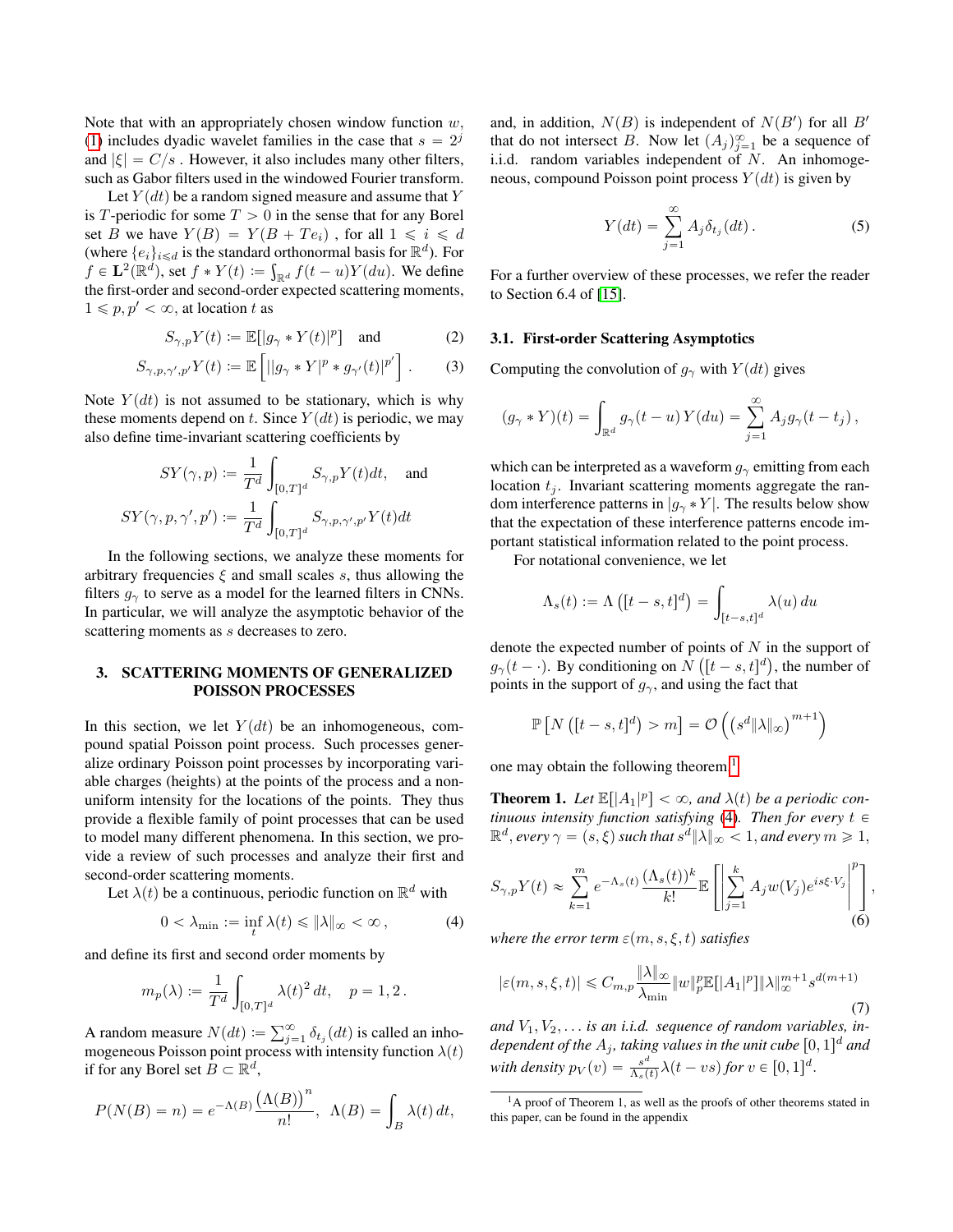If we set  $m = 1$ , and let  $s \to 0$ , then one may use the fact that a small cube  $[t - s, t]^d$  has at most one point of N with overwhelming probability to obtain the following result.

<span id="page-2-1"></span>**Theorem 2.** Let  $Y(dt)$  satisfy the same assumptions as in *Theorem [1.](#page-1-3) Let*  $\gamma_k = (s_k, \xi_k)$  *be a sequence of scale and frequency pairs such that*  $\lim_{k\to\infty} s_k = 0$ *. Then* 

<span id="page-2-5"></span>
$$
\lim_{k \to \infty} \frac{S_{\gamma_k, p} Y(t)}{s_k^d} = \lambda(t) \mathbb{E}[|A_1|^p] \|w\|_p^p, \tag{8}
$$

*for all t, and consequently* 

<span id="page-2-6"></span>
$$
\lim_{k \to \infty} \frac{SY(\gamma_k, p)}{s_k^d} = m_1(\lambda) \mathbb{E}[|A_1|^p] \|w\|_p^p. \tag{9}
$$

This theorem shows that for small scales the scattering moments  $S_{\gamma,p}Y(t)$  encode the intensity function  $\lambda(t)$ , up to factors depending upon the summary statistics of the charges  $(A_j)_{j=1}^{\infty}$  and the window w. Thus even a one-layer locationdependent scattering network yields considerable information regarding the underlying data generation process.

In the case of ordinary (non-compound) homogeneous Poisson processes, Theorem [2](#page-2-1) recovers the constant intensity. For general  $\lambda(t)$  and invariant scattering moments, the role of higher-order moments of  $\lambda(t)$  is highlighted by considering higher-order expansions (e.g.,  $m > 1$ ) in [\(6\)](#page-1-4). The next theorem considers second-order expansions and illustrates their dependence on the second moment of  $\lambda(t)$ .

<span id="page-2-3"></span>Theorem 3. *Let* Y *satisfy the same assumptions as in Theorem* [1.](#page-1-3) If  $(\gamma_k)_{k\geq 1} = (s_k, \xi_k)_{k\geq 1}$ , is a sequence such that  $\lim_{k\to\infty} s_k = 0$  and  $\lim_{k\to\infty} s_k \xi_k = L \in \mathbb{R}^d$ , then

$$
\lim_{k \to \infty} \left( \frac{SY(\gamma_k, p)}{s_k^{2d} \mathbb{E}[|A_1|^p] \mathbb{E}[|V_k|^p]} - \frac{1}{T^d} \int_{[0,T]^d} \frac{\Lambda_{s_k}(t)}{s_k^{2d}} dt \right)
$$
  
=  $m_2(\lambda) \left( \frac{\mathbb{E}[|A_1 w(U_1)e^{iL \cdot U_1} + A_2 w(U_2)e^{iL \cdot U_2}|^p]}{2\|w\|_p^p \mathbb{E}[|A_1|^p]} \right),$  (10)

*where* U1*,* U<sup>2</sup> *are independent uniform random variables on*  $[0, 1]^d$ ; and  $(V_k)_{k \geq 1}$  is a sequence of random variables inde*pendent of the* A<sup>j</sup> *taking values in the unit cube with respective densities,*  $p_{V_k}(v) = \frac{s_k^d}{\Lambda_{s_k}(t)} \lambda(t - vs_k)$  for  $v \in [0, 1]^d$ .

We note that the scale normalization on the left hand side of [\(10\)](#page-2-2) is  $s^{-2d}$ , compared to a normalization of  $s^{-d}$  in Theorem [2.](#page-2-1) Thus, intuitively, [\(10\)](#page-2-2) is capturing information at moderately small scales that are larger than the scales considered in Theorem [2.](#page-2-1) Unlike Theorem [2,](#page-2-1) which gives a way to compute  $m_1(\lambda)$ , Theorem [3](#page-2-3) does not allow one to compute  $m_2(\lambda)$  since it would require knowledge of  $\Lambda_{s_k}(t)$  in addition to the distribution from which the charges  $(A_j)_{j=1}^{\infty}$  are drawn. However, Theorem [3](#page-2-3) does show that at moderately

small scales the invariant scattering coefficients depend nontrivially on the second moment of  $\lambda(t)$ . Therefore, they can be used to distinguish between, for example, an inhomogeneous Poisson point process with intensity function  $\lambda(t)$  and a homogeneous Poisson point process with constant intensity.

# 3.2. Second-Order Scattering Moments of Generalized Poisson Processes

Our next result shows that second-order scattering moments encode higher-order moment information about the  $(A_j)_{j=1}^{\infty}$ .

<span id="page-2-4"></span>**Theorem 4.** Let  $Y(dt)$  satisfy the same assumptions as in *Theorem [1.](#page-1-3) Let*  $\gamma_k = (s_k, \xi_k)$  and  $\gamma'_k = (s'_k, \xi'_k)$  be sequences *of scale-frequency pairs with*  $s'_k = cs_k$  *for some*  $c > 0$  *and*  $\lim_{k\to\infty} s_k \xi_k = L \in \mathbb{R}^d$ . Let  $1 \leqslant p, p' < \infty$  and  $q = pp'$ . Assume  $\mathbb{E}|A_1|^q < \infty$ , and let  $K \coloneqq \|g_{c,L/c}*|g_{1,0}|^p\|_{p'}^{p'}$  $_{p^{\prime }}^{P}.$  Then,

<span id="page-2-8"></span><span id="page-2-7"></span>
$$
\lim_{k \to \infty} \frac{S_{\gamma_k, p, \gamma'_k, p'} Y(t)}{s_k^{d(p'+1)}} = K \lambda(t) \mathbb{E}[|A_1|^q], \quad \text{and} \tag{11}
$$

$$
\lim_{k \to \infty} \frac{SY(\gamma_k, p, \gamma'_k, p')}{s_k^{d(p'+1)}} = Km_1(\lambda) \mathbb{E}[|A_1|^q]. \tag{12}
$$

Theorem [2](#page-2-1) shows first-order scattering moments with  $p =$ 1 are not able to distinguish between different types of Poisson point processes at very small scales if the charges have the same first moment. However, Theorem [4](#page-2-4) shows secondorder scattering moments encode higher-moment information about the charges, and thus are better able to distinguish them (when used in combination with the first-order coefficients). In Sec. [4,](#page-2-0) we will see first-order invariant scattering moments can distinguish Poisson point processes from self-similar processes if  $p = 1$ , but may fail to do so for larger values of p.

#### <span id="page-2-0"></span>4. COMPARISON TO SELF-SIMILAR PROCESSES

<span id="page-2-2"></span>We will show first-order invariant scattering moments can distinguish between Poisson point processes and certain selfsimilar processes, such as  $\alpha$ -stable processes,  $1 < \alpha \leq 2$ , or fractional Brownian motion (fBM). These results generalize those in [\[14\]](#page-4-13) both by considering more general filters and general  $p<sup>th</sup>$  scattering moments.

For a stochastic process  $X(t)$ ,  $t \in \mathbb{R}$ , we consider the convolution of the filter  $g_{\gamma}$  with the noise  $dX$  defined by  $g_{\gamma}$  \*  $dX(t) := \int_{\mathbb{R}} g_{\gamma}(t-u) dX(u)$ , and define (in a slight abuse of notation) the first-order scattering moments at time  $t$  by  $S_{\gamma,p}X(t) := \mathbb{E}[|g_{\gamma}*dX(t)|^p]$ . In the case where  $X(t)$  is a compound, inhomogeneous Poisson (counting) process,  $Y =$  $dX$  will be a compound Poisson random measure and these scattering moments will coincide with those defined in [\(2\)](#page-1-5).

The following theorem analyzes the small-scale firstorder scattering moments when X is either an  $\alpha$ -stable process, or an fBM. It shows the small-scale asymptotics of the corresponding scattering moments are guaranteed to differ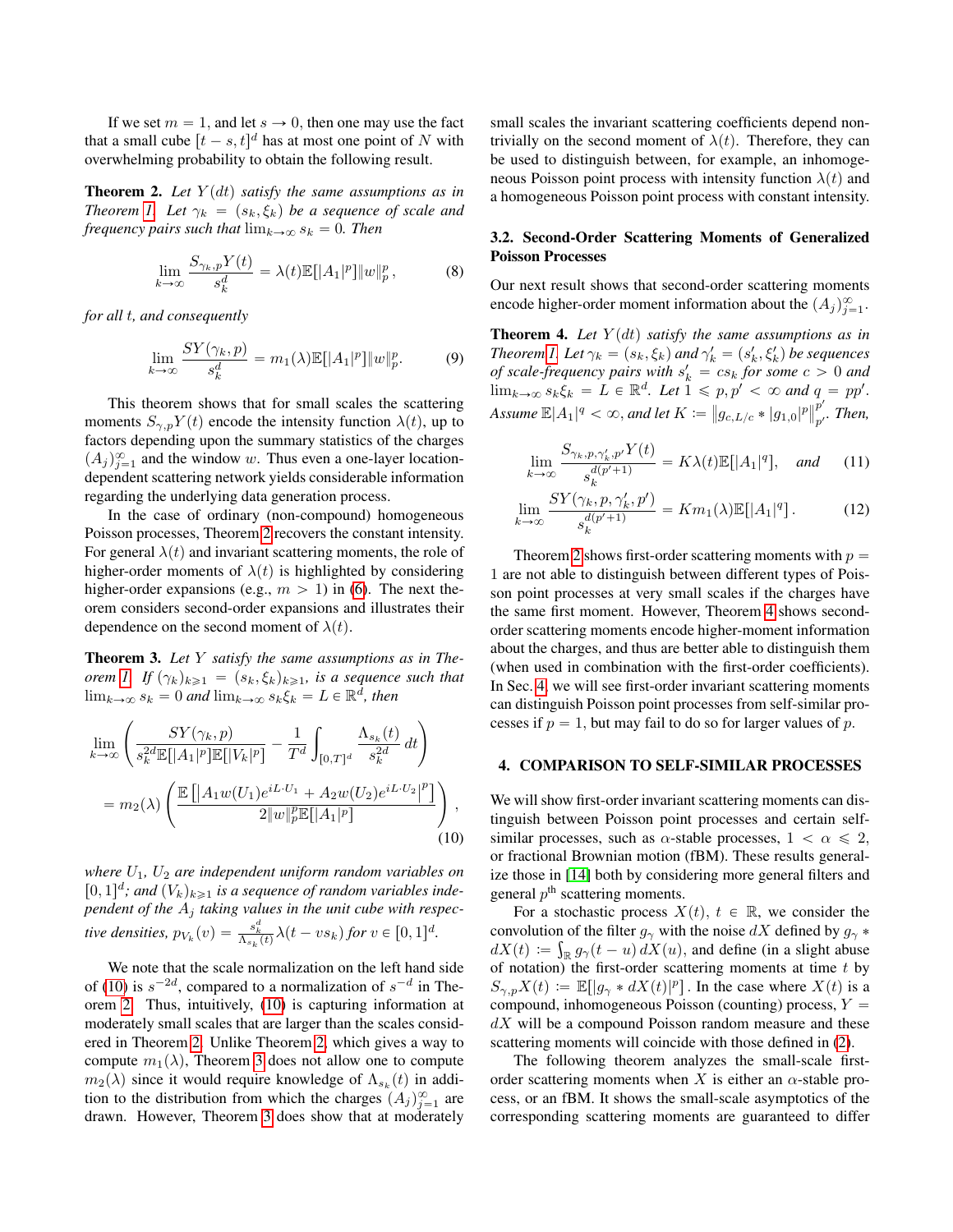

<span id="page-3-2"></span>Fig. 1. First-order invariant scattering moments of homogeneous compound Poisson point processes with the same intensity  $\lambda_0$  and different  $A_i$ . Left: Realizations of the process with arrival rates given by *Top:*  $A_i = 1$  *Middle:*  $A_i$  are normal random variables *Bottom:*  $A_i$  are Rademacher random variables. Middle: Plots of normalized first-order scattering  $SY(s,\xi,1)$  $\frac{f(s,\xi,1)}{s\|w\|_1}$  moments with  $p = 1$ . **Right:** Plots of normalized first-order scattering  $\frac{SY(s,\xi,2)}{s\|w\|_2^2}$  moments with  $p=2$ .

from those of a Poisson point process when  $p = 1$ . We also note that both  $\alpha$ -stable processes and fBM have stationary increments and thus  $S_{\gamma,p}X(t) = SX(\gamma, p)$  for all t.

<span id="page-3-5"></span>**Theorem 5.** Let  $1 \leq p < \infty$ , and let  $\gamma_k = (s_k, \xi_k)$  be a *sequence of scale-frequency pairs with*  $\lim_{k\to\infty} s_k = 0$  *and*  $\lim_{k\to\infty} s_k \xi_k = L \in \mathbb{R}$ *. Then, if*  $X(t)$  *is a symmetric*  $\alpha$ *-stable process,*  $p < \alpha \leq 2$ *, we have* 

$$
\lim_{k \to \infty} \frac{SX(\gamma_k, p)}{s_k^{p/\alpha}} = \mathbb{E}\left[\left|\int_0^1 w(u)e^{iLu} dX(u)\right|^p\right].
$$

*Similarly, if*  $X(t)$  *is an fBM with Hurst parameter*  $H \in (0, 1)$ *and* w has bounded variation on  $[0, 1]$ , then

$$
\lim_{k \to \infty} \frac{SX(\gamma_k, p)}{s_k^{pH}} = \mathbb{E}\left[\left|\int_0^1 w(u)e^{iLu} dX(u)\right|^p\right].
$$

This theorem shows that first-order invariant scattering moments distinguish inhomogeneous, compound Poisson processes from both  $\alpha$ -stable processes and fractional Brownian motion except in the cases where  $p = \alpha$  or  $p = 1/H$ . In particular, these measurements distinguish Brownian motion, from a Poisson point process except in the case where  $p = 2$ .

# 5. NUMERICAL ILLUSTRATIONS

<span id="page-3-0"></span>We carry out several experiments to numerically validate the previously stated results. In all of our experiments, we hold the frequency  $\xi$  constant while letting s decrease to zero.

Compound Poisson point processes with the same intensities: We generated three homogeneous compound Poisson point processes, all with intensity  $\lambda(t) \equiv \lambda_0 = 0.01$ , where the charges  $A_{1,j}$ ,  $A_{2,j}$ , and  $A_{3,j}$  are chosen so that  $A_{1,j} = 1$ <br>uniformly  $A_{2,j} \propto \mathcal{N}(0, \sqrt{\pi})$  and  $A_{3,j}$  are Rademacher ran uniformly,  $A_{2,j} \sim \mathcal{N}(0, \sqrt{\frac{\pi}{2}})$ , and  $A_{3,j}$  are Rademacher random variables. The charges of the three signals have the same first moment  $\mathbb{E}[A_{i,j}] = 1$  and different second moment with



<span id="page-3-3"></span>Fig. 2. First-order scattering moments for inhomogeneous Poisson point processes. Left: Sample realization with  $\lambda(t) = 0.01(1 + 0.5 \sin(\frac{2\pi t}{N}))$ . Right: Time-dependent scattering moments  $\frac{S_{\gamma,p}Y(t)}{s\|w\|_p^p}$  at  $t_1 = \frac{N}{4}$ ,  $t_2 = \frac{N}{2}$ ,  $t_3 = \frac{3N}{4}$ . Note that the scattering coefficients at times  $t_1, t_2, t_3$  converges to  $\lambda(t_1) = 0.015, \lambda(t_2) = 0.01, \lambda(t_3) = 0.005.$ 



<span id="page-3-4"></span>Fig. 3. First-order invariant scattering moments for standard Brownian motion and Poisson point process. Left: Sample realizations *Top:* Brownian motion. *Bottom:* Ordinary Poisson point process. Middle: Normalized scattering moments  $\frac{SY_{\text{poisson}}(x,\xi,p)}{\lambda \mathbb{E}|A_1|^p \|w\|_p^p}$  and  $\frac{SX_{\text{BM}}(s,\xi,p)}{\lambda \mathbb{E}|Z|^p \|w\|_p^p}$  for Poisson and BM with  $p=1$ . **Right:** The same but with  $p = 2$ .

 $\mathbb{E}[|A_{1,j}|^2] = \mathbb{E}[|A_{3,j}|^2] = 1$  and  $\mathbb{E}[|A_{2,j}|^2] = \frac{\pi}{2}$ . As predicted by Theorem [2,](#page-2-1) Figure [1](#page-3-2) shows first-order scattering moments will not be able to distinguish between the three processes with  $p = 1$ , but will distinguish the process with Gaussian charges from the other two when  $p = 2$ .

Inhomogeneous, non-compound Poisson point processes: We also consider an inhomogeneous, non-compound Poisson point processes with intensity function  $\lambda(t) = 0.01(1 +$  $(0.5\sin(\frac{2\pi t}{N}))$  (where we estimate  $S_{\gamma,p}Y(t)$ , by averaging over 1000 realizations). Figure [2](#page-3-3) plots the scattering moments for the inhomogeneous process at different times, and shows they align with the true intensity function.

Poisson point process and self similar process: We consider a Brownian motion compared to a Poisson point process with intensity  $\lambda = 0.01$  and charges  $(A)_{j=1}^{\infty} \equiv 10$ . Figure [3](#page-3-4) shows the convergence rate of the first-order scattering moments can distinguish these processes when  $p = 1$  but not when  $p = 2$ .

#### 6. CONCLUSION

<span id="page-3-1"></span>We have constructed Gabor-filter scattering transforms for random measures on  $\mathbb{R}^d$ . Our work is closely related to [\[14\]](#page-4-13) but considers more general classes of filters and point processes (although we note that [\[14\]](#page-4-13) provides a more detailed analysis of self-similar processes). In future work, it would be interesting to explore the use of these measurements for tasks such as, e.g., synthesizing new signals.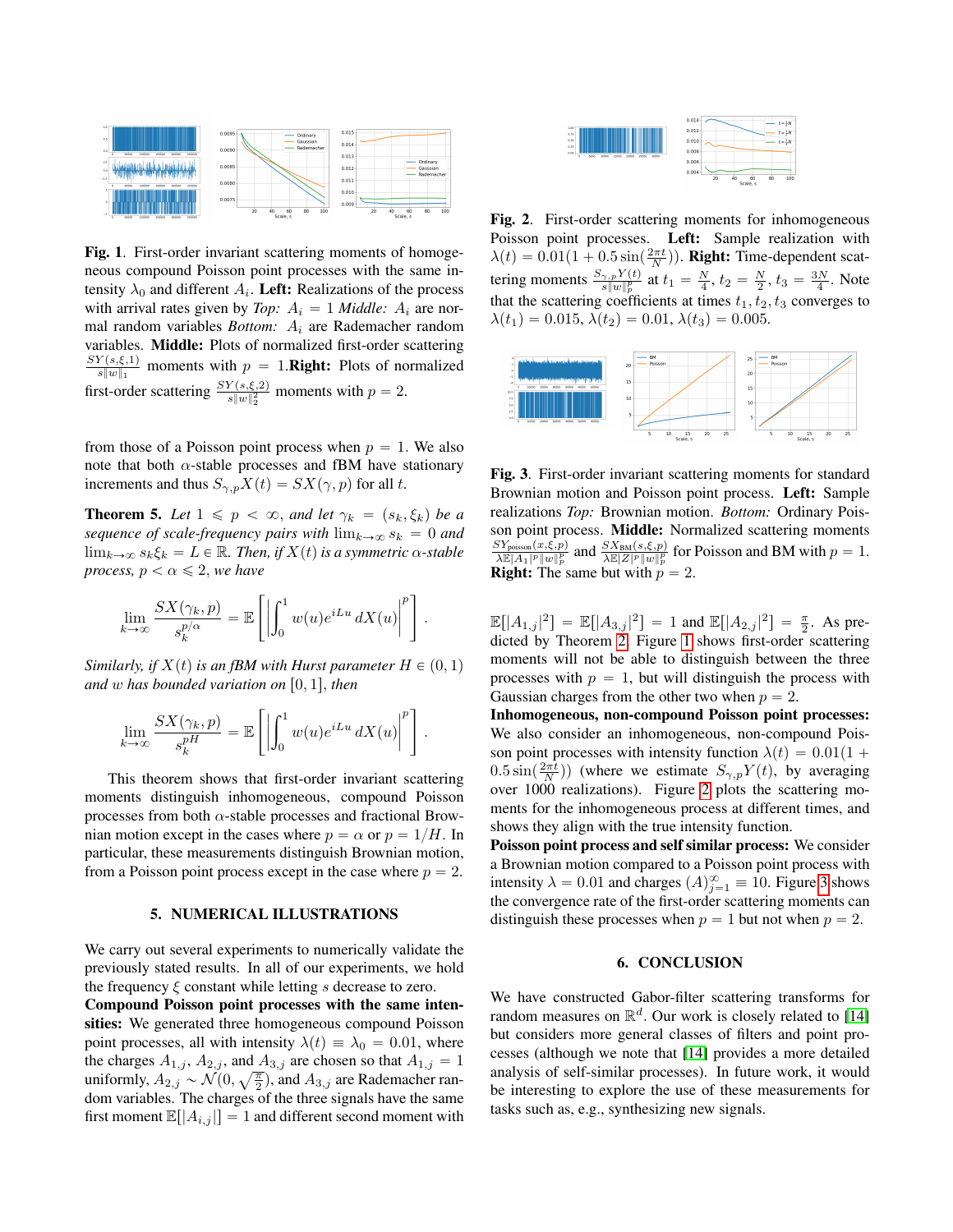## 7. REFERENCES

- <span id="page-4-0"></span>[1] Laurent Sifre and Stéphane Mallat, "Rotation, scaling and deformation invariant scattering for texture discrimination," in *The IEEE Conference on Computer Vision and Pattern Recognition (CVPR)*, June 2013.
- <span id="page-4-1"></span>[2] Leon Gatys, Alexander S Ecker, and Matthias Bethge, "Texture synthesis using convolutional neural networks," in *Advances in Neural Information Processing Systems 28*, 2015, pp. 262–270.
- <span id="page-4-2"></span>[3] Joseph Antognini, Matt Hoffman, and Ron J. Weiss, "Synthesizing diverse, high-quality audio textures," [arXiv:1806.08002,](http://arxiv.org/abs/1806.08002) 2018.
- <span id="page-4-3"></span>[4] Mikolaj Binkowski, Gautier Marti, and Philippe Donnat, "Autoregressive convolutional neural networks for asynchronous time series," in *Proceedings of the 35th International Conference on Machine Learning*, Jennifer Dy and Andreas Krause, Eds., Stockholmsmässan, Stockholm Sweden, 10–15 Jul 2018, vol. 80 of *Proceedings of Machine Learning Research*, pp. 580–589, PMLR.
- <span id="page-4-4"></span>[5] Antoine Brochard, Bartłomiej Błaszczyszyn, Stéphane Mallat, and Sixin Zhang, "Statistical learning of geometric characteristics of wireless networks," [arXiv:1812.08265,](http://arxiv.org/abs/1812.08265) 2018.
- <span id="page-4-5"></span>[6] Martin Haenggi, Jeffrey G. Andrews, François Baccelli, Olivier Dousse, and Massimo Franceschetti, "Stochastic geometry and random graphs for the analysis and design of wireless networks," *IEEE Journal on Selected Areas in Communications*, vol. 27, no. 7, pp. 1029–1046, 2009.
- <span id="page-4-6"></span>[7] Astrid Genet, Pavel Grabarnik, Olga Sekretenko, and David Pothier, "Incorporating the mechanisms underlying inter-tree competition into a random point process model to improve spatial tree pattern analysis in forestry," *Ecological Modelling*, vol. 288, pp. 143–154, 09 2014.
- <span id="page-4-7"></span>[8] Frederic Paik Schoenberg, "A note on the consistent estimation of spatial-temporal point process parameters," *Statistica Sinica*, 2016.
- <span id="page-4-8"></span>[9] V. Fromion, E. Leoncini, and P. Robert, "Stochastic gene expression in cells: A point process approach," *SIAM Journal on Applied Mathematics*, vol. 73, no. 1, pp. 195–211, 2013.
- <span id="page-4-9"></span>[10] Stéphane Mallat, "Group invariant scattering," *Communications on Pure and Applied Mathematics*, vol. 65, no. 10, pp. 1331–1398, October 2012.
- <span id="page-4-10"></span>[11] Joakim Andén and Stéphane Mallat, "Deep scattering spectrum," *IEEE Transactions on Signal Processing*, vol. 62, no. 16, pp. 4114–4128, August 2014.
- <span id="page-4-11"></span>[12] Edouard Oyallon and Stéphane Mallat, "Deep rototranslation scattering for object classification," in *Proceedings in IEEE CVPR 2015 conference*, 2015, [arXiv:1412.8659.](http://arxiv.org/abs/1412.8659)
- <span id="page-4-12"></span>[13] Xavier Brumwell, Paul Sinz, Kwang Jin Kim, Yue Qi, and Matthew Hirn, "Steerable wavelet scattering for 3D atomic systems with application to Li-Si energy prediction," in *NeurIPS Workshop on Machine Learning for Molecules and Materials*, 2018.
- <span id="page-4-13"></span>[14] Joan Bruna, Stéphane Mallat, Emmanuel Bacry, and Jean-Francois Muzy, "Intermittent process analysis with scattering moments," *Annals of Statistics*, vol. 43, no. 1, pp. 323 – 351, 2015.
- <span id="page-4-14"></span>[15] D. J. Daley and D. Vere-Jones, *An introduction to the theory of point processes. Vol. I*, Probability and its Applications (New York). Springer-Verlag, New York, second edition, 2003, Elementary theory and methods.
- <span id="page-4-15"></span>[16] Donald L. Burkholder, "Sharp inequalities for martingales and stochastic integrals," in *Colloque Paul Levy ´ sur les processus stochastiques*, number 157-158 in Astérisque, pp. 75–94. Société mathématique de France, 1988.
- <span id="page-4-16"></span>[17] Rodrigo Bañuelos and Gang Wang, "Sharp inequalities for martingales with applications to the beurling-ahlfors and riesz transforms," *Duke Math. J.*, vol. 80, no. 3, pp. 575–600, 12 1995.
- <span id="page-4-17"></span>[18] L. C. Young, "An inequality of the Hölder type, connected with Stieltjes integration," *Acta Math.*, vol. 67, pp. 251–282, 1936.
- <span id="page-4-18"></span>[19] A. M. Garsia, E. Rodemich, and H. Rumsey Jr., "A real variable lemma and the continuity of paths of some Gaussian processes," *Indiana University Mathematics Journal*, vol. 20, no. 6, pp. 565–578, 1970.
- <span id="page-4-19"></span>[20] G. Shevchenko, "Fractional Brownian motion in a nutshell," in *International Journal of Modern Physics Conference Series*, Jan. 2015, vol. 36 of *International Journal of Modern Physics Conference Series*, p. 1560002.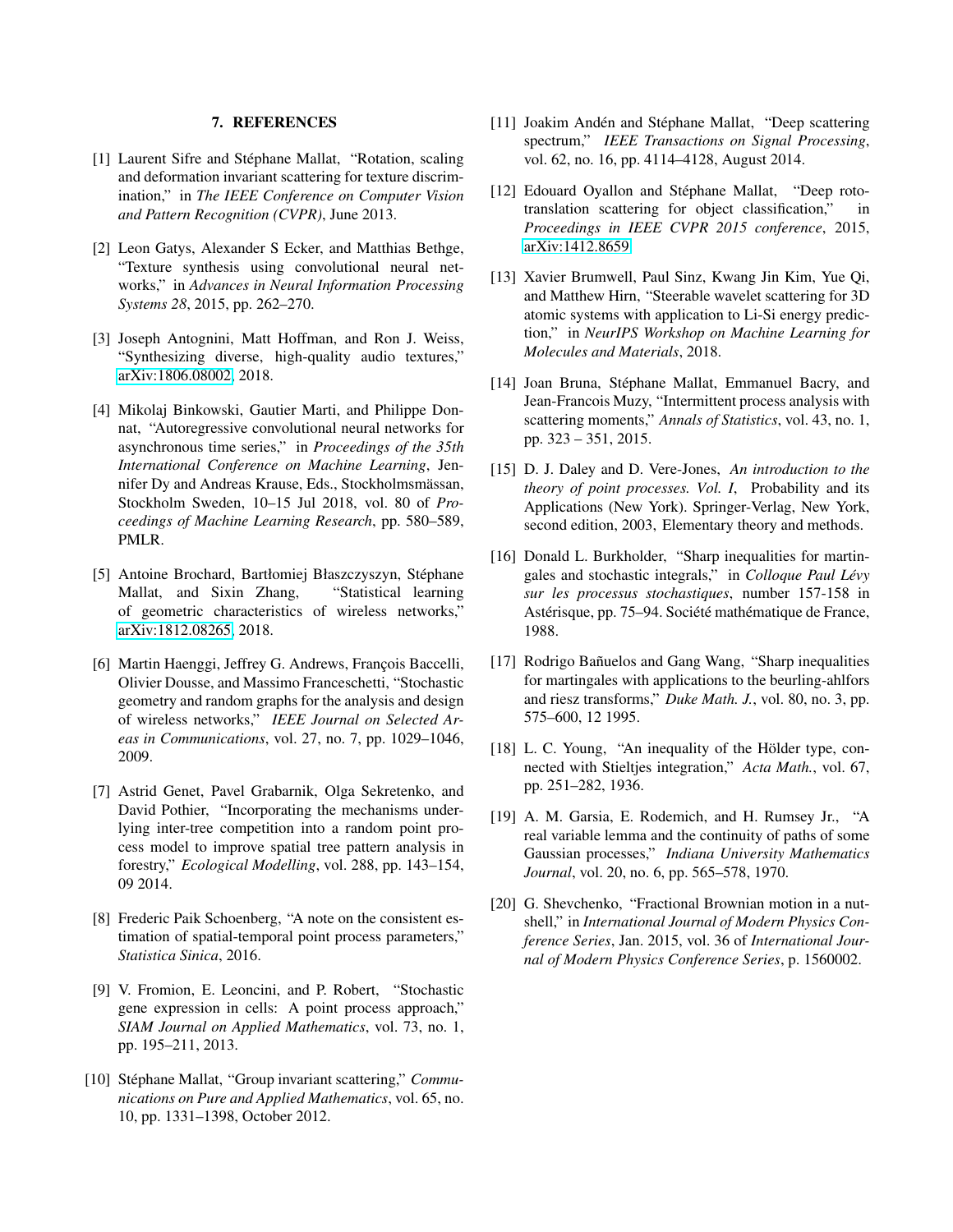#### A. PROOF OF THEOREM 1

To prove Theorem [1](#page-1-3) we will need the following lemma.

<span id="page-5-1"></span>Lemma 1. *Let* Z *be a Poisson random variable with parameter*  $\lambda$ *. Then for all*  $\alpha \in \mathbb{R}$ *,*  $m \in \mathbb{N}$ *,*  $0 < \lambda < 1$ *, we have* 

$$
\mathbb{E}\left[Z^{\alpha}\mathbb{1}_{\{Z>m\}}\right] = \sum_{k=m+1}^{\infty} e^{-\lambda} \frac{\lambda^k}{k!} k^{\alpha} \leq C_{m,\alpha} \lambda^{m+1}.
$$

*Proof.* For  $0 < \lambda < 1$  and  $k \in \mathbb{N}$ ,  $e^{-\lambda} \lambda^k \leq 1$ . Therefore,

$$
\mathbb{E}\left[Z^{\alpha}\mathbb{1}_{\{Z>m\}}\right] = \sum_{k=m+1}^{\infty} e^{-\lambda} \frac{\lambda^k}{k!} k^{\alpha}
$$

$$
= \lambda^{m+1} \sum_{k=0}^{\infty} e^{-\lambda} \frac{\lambda^k}{(k+m+1)!} (k+m+1)^{\alpha}
$$

$$
\leq \lambda^{m+1} \sum_{k=0}^{\infty} \frac{(k+m+1)^{\alpha}}{(k+m+1)!}
$$

$$
= C_{\alpha,m} \lambda^{m+1}.
$$

*The proof of Theorem [1.](#page-1-3)* Recalling the definitions of  $Y(dt)$ and  $S_{\gamma,p} Y(t)$ , and setting  $N_s(t) = N([t - s, t]^d)$ , we see

$$
S_{\gamma,p}Y(t) = \mathbb{E}\left[\left|\int_{[s-t,t]^d} w\left(\frac{t-u}{s}\right) e^{i\xi \cdot (t-u)} Y(du)\right|^p\right]
$$
  
= 
$$
\mathbb{E}\left[\left|\sum_{j=1}^{N_s(t)} A_j w\left(\frac{t-t_j}{s}\right) e^{i\xi \cdot (t-t_j)}\right|^p\right],
$$

where  $t_1, t_2, \ldots t_{N_s(t)}$  are the points  $N(t)$  in  $[t - s, t]^d$ . Conditioned on the event that  $N_s(t) = k$ , the locations of the k points on  $[t - s, t]^d$  are distributed as i.i.d. random variables  $Z_1, \ldots, Z_k$  taking values in  $[t - s, t]^d$  with density

$$
p_Z(z) = \frac{\lambda(z)}{\Lambda_s(t)}, \quad z \in [t-s, t]^d.
$$

Therefore, the random variables

$$
V_i:=\frac{t-Z_i}{s}
$$

take values in the unit cube  $[0, 1]^d$  and have density

$$
p_V(v) = \frac{s^d}{\Lambda_s(t)} \lambda(t - vs) \,, \quad v \in [0, 1]^d \,.
$$

Note that in the special case that  $N$  is homogeneous, i.e.  $\lambda(t) \equiv \lambda_0$  is constant, the  $V_i$  are uniform random variables on  $[0, 1]^d$ .

Therefore, computing the conditional expectation, we have for  $k \geqslant 1$ fi

$$
\mathbb{E}\left[\left|\sum_{j=1}^{N_s(t)} A_j w\left(\frac{t-t_j}{s}\right) e^{i\xi \cdot (t-t_j)}\right|^p : N_s(t) = k\right]
$$
(13)  

$$
= \mathbb{E}\left[\left|\sum_{j=1}^k A_j w(V_j) e^{is\xi \cdot V_j}\right|^p\right]
$$

$$
\leq \frac{\|\lambda\|_{\infty}}{\lambda_{\min}} k^p \mathbb{E}[|A_1|^p] \|w\|_p^p,
$$
(14)

where [\(14\)](#page-5-0) follows from (i) the independence of the random variables  $A_i$  and  $V_i$ ; (ii) the fact that for any sequence of i.i.d. random variables  $Z_1, Z_2, \ldots,$ for the control of the control of the control of the control of the control of the control of the control of the control of the control of the control of the control of the control of the control of the control of the cont

$$
\mathbb{E}\left[\left|\sum_{n=1}^k Z_n\right|^p\right] \leqslant k^{p-1} \mathbb{E}\left[\sum_{n=1}^k |Z_n|^p\right] = k^p \mathbb{E}[|Z_1|^p];
$$

and (iii) the fact that

$$
\mathbb{E}[|w(V_i)|^p] = \int_{[0,1]^d} |w(v)|^p p_V(v) dv \le \frac{\|\lambda\|_{\infty}}{\lambda_{\min}} \|w\|_p^p
$$

Therefore, since  $\mathbb{P}[N_s(t) = k] = e^{-\Lambda_s(t)} \cdot (\Lambda_s(t))^k / k!,$ 

$$
\mathbb{E}\left[\left|\sum_{j=1}^{N_s(t)} A_j w\left(\frac{t-t_j}{s}\right) e^{i\xi \cdot (t-t_j)}\right|^p\right] =
$$
\n
$$
= \sum_{k=0}^{\infty} e^{-\Lambda_s(t)} \frac{(\Lambda_s(t))^k}{k!} \mathbb{E}\left[\left|\sum_{j=1}^{N_s(t)} A_j w\left(\frac{t-t_j}{s}\right) e^{i\xi \cdot (t-t_j)}\right|^p : N_s(t) = k\right]
$$
\n
$$
= \sum_{k=1}^{\infty} e^{-\Lambda_s(t)} \frac{(\Lambda_s(t))^k}{k!} \mathbb{E}\left[\left|\sum_{j=1}^k A_j w(V_j) e^{is\xi \cdot V_j}\right|^p\right]
$$
\n
$$
= \sum_{k=1}^m e^{-\Lambda_s(t)} \frac{(\Lambda_s(t))^k}{k!} \mathbb{E}\left[\left|\sum_{j=1}^k A_j w(V_j) e^{is\xi \cdot V_j}\right|^p\right] + \varepsilon(m, s, \xi, t),
$$

<span id="page-5-0"></span>.

where

 $\Box$ 

where  

$$
\varepsilon(m, s, t, \xi) := \sum_{k=m+1}^{\infty} e^{-\Lambda_s(t)} \frac{(\Lambda_s(t))^k}{k!} \mathbb{E} \left[ \left| \sum_{j=1}^k A_j w(V_j) e^{is\xi \cdot V_j} \right|^p \right].
$$

By [\(14\)](#page-5-0) and Lemma [1,](#page-5-1) if s is small enough so that  $\Lambda_s(t) \leq$  $s^d$   $\|\lambda\|_{\infty}$  < 1, then: «ˇ

$$
\varepsilon(m, s, \xi, t) = \sum_{k=m+1}^{\infty} e^{-\Lambda_s(t)} \frac{(\Lambda_s(t))^k}{k!} \mathbb{E} \left[ \left| \sum_{j=1}^k A_j w(V_j) e^{is\xi \cdot V_j} \right|^p \right]
$$
  
\n
$$
\leq \frac{\|\lambda\|_{\infty}}{\lambda_{\min}} \mathbb{E}[|A_1|^p] \|w\|_p^p \sum_{k=m+1}^{\infty} e^{-\Lambda_s(t)} \frac{(\Lambda_s(t))^k}{k!} k^p
$$
  
\n
$$
\leq C_{m,p} \frac{\|\lambda\|_{\infty}}{\lambda_{\min}} \mathbb{E}[|A_1|^p] \|w\|_p^p (\Lambda_s(t))^{m+1}
$$
  
\n
$$
\leq C_{m,p} \frac{\|\lambda\|_{\infty}}{\lambda_{\min}} \mathbb{E}[|A_1|^p] \|w\|_p^p \|\lambda\|_{\infty}^{m+1} s^{d(m+1)}.
$$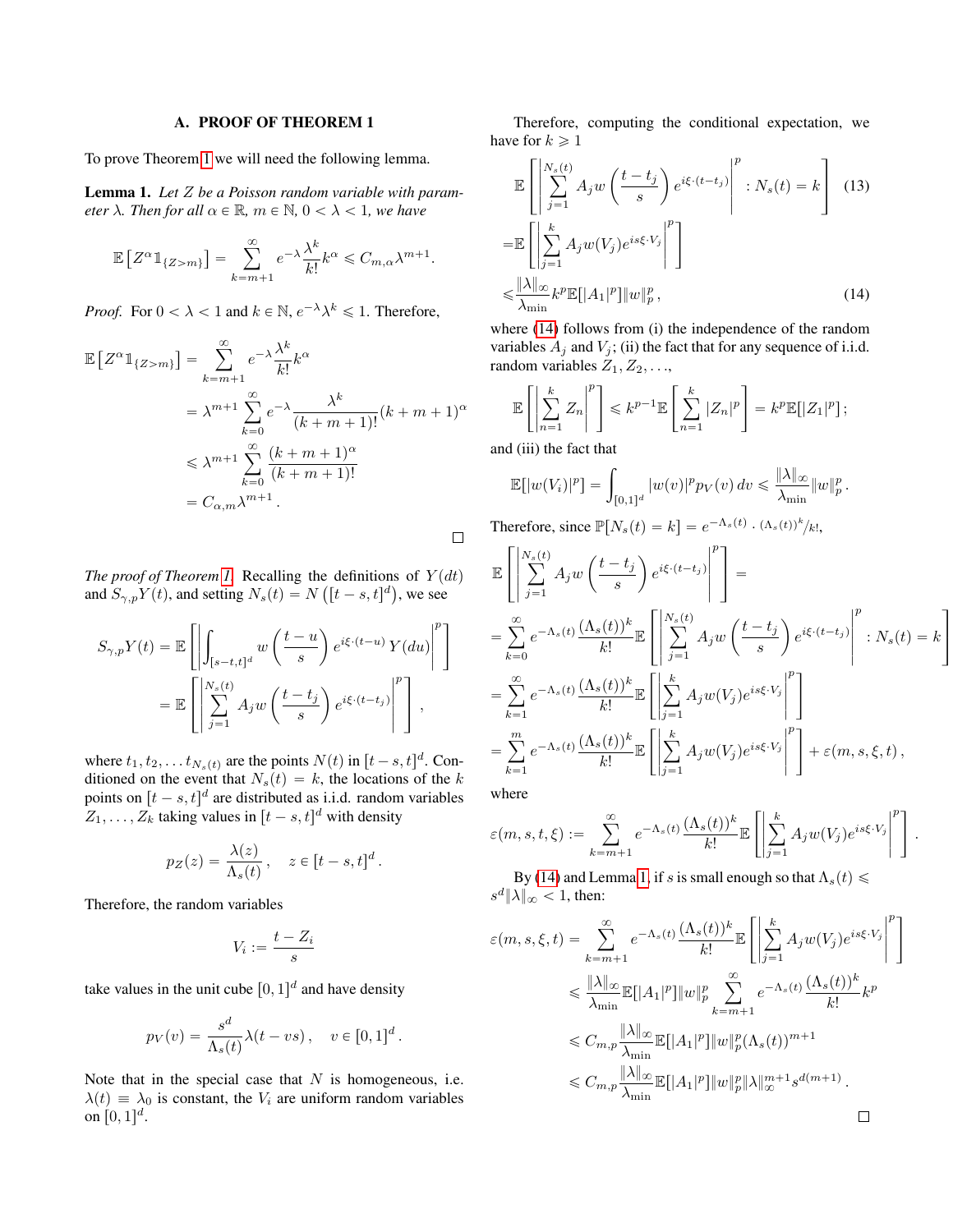# B. PROOF OF THEOREM 2

*Proof.* Let  $(s_k, \xi_k)$  be a sequence of scale and frequency pairs such that  $\lim_{k\to\infty} s_k = 0$ . Applying Theorem [1](#page-1-3) with  $m = 1$ , we obtain:

$$
\frac{S_{\gamma_k, p}Y(t)}{s_k^d}
$$
\n
$$
=e^{-\Lambda_{s_k}(t)}\frac{\Lambda_{s_k}(t)}{s_k^d}\mathbb{E}\left[\left|A_1w(V_{1,k})e^{is\xi\cdot V_{1,k}}\right|^p\right] + \frac{\varepsilon(1, s_k, \xi_k, t)}{s_k^d}
$$
\n
$$
=e^{-\Lambda_{s_k}(t)}\frac{\Lambda_{s_k}(t)}{s_k^d}\mathbb{E}[|A_1|^p]\mathbb{E}[|w(V_{1,k})|^p] + \frac{\varepsilon(1, s_k, \xi_k, t)}{s_k^d},
$$

where we write  $V_{1,k} = V_1$  to emphasize the fact that the density of  $V_{1,k}$  is:

$$
p_{V_k}(v) = \frac{s_k^d}{\Lambda_{s_k}(t)} \lambda(t - vs_k).
$$

Using the error bound [\(7\)](#page-1-6), we see that:

$$
\lim_{k \to \infty} \frac{\varepsilon(1, s_k, \xi_k, t)}{s_k^d} = 0.
$$

Furthermore, since  $0 \leq \Lambda_{s_k}(t) \leq s_k^d ||\lambda||_{\infty}$ , we observe that:

$$
\lim_{k \to \infty} e^{-\Lambda_{s_k}(t)} = 1,
$$

and by the continuity of  $\lambda(t)$ ,

<span id="page-6-2"></span>
$$
\lim_{k \to \infty} \frac{\Lambda_{s_k}(t)}{s_k^d} = \lim_{k \to \infty} \frac{1}{s_k^d} \int_{[s_k - t, t]^d} \lambda(u) \, du = \lambda(t) \,. \tag{15}
$$

Finally, by the continuity of  $\lambda(t)$ , we see that

<span id="page-6-1"></span>
$$
p_{V_k}(v) \leq \frac{\|\lambda\|_{\infty}}{\lambda_{\min}} \quad \text{and} \quad \lim_{k \to \infty} p_{V_k}(v) = 1, \quad \forall \, v \in [0, 1]^d \,.
$$

Therefore, by the bounded convergence theorem,

$$
\lim_{k \to \infty} \mathbb{E}[|w(V_1)|^p] = \lim_{k \to \infty} \int_{[0,1]^d} |w(v)|^p p_{V_k}(v) dv
$$
  
= 
$$
\int_{[0,1]^d} |w(v)|^p \lim_{k \to \infty} p_{V_k}(v) dv
$$
  
= 
$$
||w||_p^p.
$$

That completes the proof of [\(8\)](#page-2-5).

To prove [\(9\)](#page-2-6), we assume that  $\lambda(t)$  is periodic with period T along each coordinate and again use Theorem [1](#page-1-3) with  $m = 1$ to observe,

$$
\frac{SY(s_k, \xi_k, p)}{s_k^d}
$$
\n
$$
= \mathbb{E}[|A_1|^p] \frac{1}{T^d} \int_{[0,T]^d} e^{-\Lambda_{s_k}(t)} \frac{\Lambda_{s_k}(t)}{s_k^d} \times \int_{[0,1]^d} |w(v)|^p p_{V_k}(v) dv dt + \frac{1}{T^d} \int_{[0,1]^d} \frac{\varepsilon(1, s_k, \xi_k, t)}{s_k^d} dt.
$$

By [\(7\)](#page-1-6), the second integral converges to zero as  $k \to \infty$ . Therefore,

$$
\lim_{k \to \infty} \frac{SY(s_k, \xi_k, p)}{s_k^d} = \mathbb{E}[|A_1|^p] \|w\|_p^p \frac{1}{T^d} \int_{[0,T]^d} \lambda(t) dt,
$$

by the continuity of  $\lambda(t)$  and the bounded convergence theorem.  $\Box$ 

## C. PROOF OF THEOREM 3

*Proof.* We apply Theorem [1](#page-1-3) with  $m = 2$  and obtain:

$$
S_{\gamma_k, p} Y(t) \tag{17}
$$

$$
=e^{-\Lambda_{s_k}(t)}\Lambda_{s_k}(t)\mathbb{E}[|A_1|^p]\mathbb{E}[|w(V_{1,k})|^p]
$$
\n(18)

$$
+e^{-\Lambda_{s_k}(t)}\frac{(\Lambda_{s_k}(t))^2}{2}\mathbb{E}\left[\left|A_1w(V_{1,k})e^{is_k\xi_k\cdot V_{1,k}}+A_2w(V_{2,k})e^{is_k\xi_k\cdot V_{2,k}}\right|^p\right]
$$
\n(19)

<span id="page-6-0"></span>ı

<span id="page-6-3"></span>‰

$$
+\varepsilon(2,s_k,\xi_k,t)\,,
$$

where  $V_{i,k}$ ,  $i = 1, 2$ , are random variables taking values on the unit cube  $[0, 1]^d$  with densities,

$$
p_{V_k}(v) = \frac{s_k^d}{\Lambda_{s_k}(t)} \lambda(t - vs_k).
$$

Dividing both sides in [\(18\)](#page-6-0) by  $s_k^{2d} \|w\|_p^p \mathbb{E}[|A_1|^p]$  and subtract- $\log \frac{\Lambda_{s_k}(t)}{e^{2d}}$  $s_k^{2d}$  $\mathbb{E}[|w(V_{1,k})|^p]$  $rac{\sqrt{(v_1,k)!}}{\|w\|_p^p}$  yields:

$$
\frac{S_{\gamma_k, p} Y(t)}{s_k^{2d} \|w\|_p^p \mathbb{E}[|A_1|^p]} - \frac{\Lambda_{s_k}(t)}{s_k^{2d}} \frac{\mathbb{E}[|w(V_{1,k})|^p]}{\|w\|_p^p}
$$
\n
$$
= \frac{e^{-\Lambda_{s_k}(t)} \Lambda_{s_k}(t) - \Lambda_{s_k}(t)}{2d} \frac{\mathbb{E}[|w(V_{1,k})|^p]}{\|w\|_p^p}
$$
\n(21)

$$
= \frac{\frac{1}{s_k^{2d}} \sqrt{\frac{||w||_p^p}{||w||_p^p}}}{\frac{1}{s_k^{2d}} \mathbb{E}\left[\left|A_1 w(V_{1,k})e^{is_k\xi_k \cdot V_{1,k}} + A_2 w(V_{2,k})e^{is_k\xi_k \cdot V_{2,k}}\right|^p\right]} + \frac{\varepsilon(2, s_k, \xi_k, t)}{\frac{s_k^{2d}}{||w||_p^p \mathbb{E}\left[\left|A_1\right|^p\right]}} \cdot \frac{\varepsilon(2, s_k, \xi_k, t)}{\frac{s_k^{2d}}{||w||_p^p \mathbb{E}\left[\left|A_1\right|^p\right]}}.
$$

Using the error bound [\(7\)](#page-1-6),

<span id="page-6-5"></span><span id="page-6-4"></span>
$$
\lim_{k \to \infty} \frac{\varepsilon(2, s_k, \xi_k, t)}{s_k^{2d} \|w\|_p^p \mathbb{E}[|A_1|^p]} = 0, \qquad (22)
$$

at a rate independent of  $t$ . Recalling [\(16\)](#page-6-1) from the proof of Theorem [2,](#page-2-1) we use the fact that  $\lim_{k\to\infty} p_{V_k} \equiv 1$  and the bounded convergence theorem to conclude,

$$
\lim_{k \to \infty} \mathbb{E} \left[ \left| A_1 w(V_{1,k}) e^{i s_k \xi_k \cdot V_{1,k}} + A_2 w(V_{2,k}) e^{i s_k \xi_k \cdot V_{2,k}} \right|^p \right]
$$
\n
$$
= \mathbb{E} \left[ \left| A_2 w(U_{1,k}) e^{i L \cdot U_1} + A_2 w(U_{2,k}) e^{i L \cdot U_2} \right|^p \right] \tag{24}
$$

$$
= \mathbb{E}\left[ \left| A_1 w(U_1) e^{iL \cdot U_1} + A_2 w(U_2) e^{iL \cdot U_2} \right|^p \right], \tag{24}
$$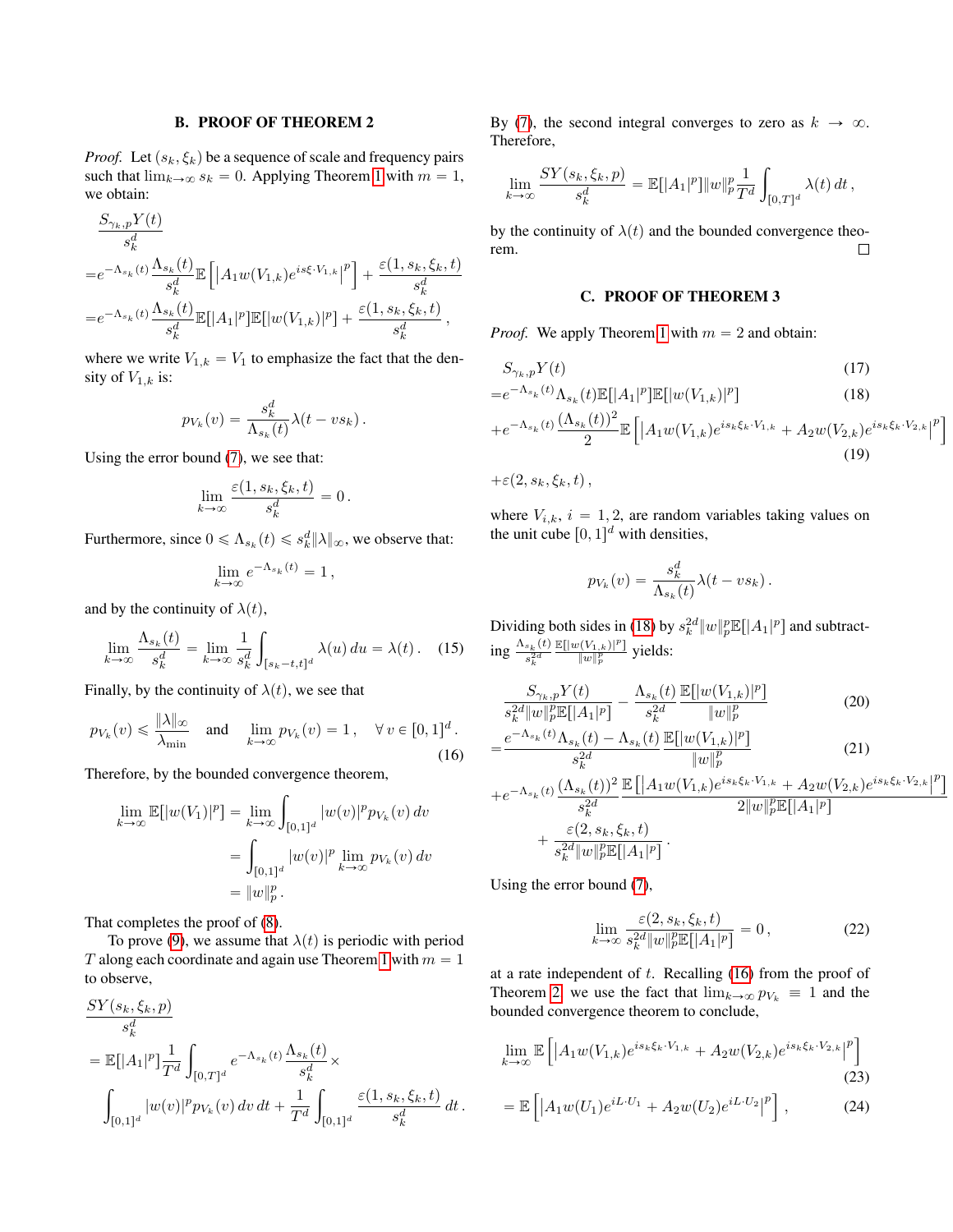where  $U_i$ ,  $i = 1, 2$ , are uniform random variables on the unit cube and  $L = \lim_{k \to \infty} s_k \xi_k$ . Similarly,

<span id="page-7-0"></span>
$$
\lim_{k \to \infty} \frac{\mathbb{E}[|w(V_{1,k})|^p]}{\|w\|_p^p} = 1. \tag{25}
$$

Lastly, recalling that  $s_k \to 0$  as  $k \to \infty$  and using [\(15\)](#page-6-2) from the proof of Theorem [2,](#page-2-1) we see

$$
\lim_{k \to \infty} \frac{e^{-\Lambda_{s_k}(t)} \Lambda_{s_k}(t) - \Lambda_{s_k}(t)}{s_k^{2d}}
$$
(26)  

$$
= \lim_{k \to \infty} \left(\frac{\Lambda_{s_k}(t)}{s_k^d}\right) \lim_{k \to \infty} \left(\frac{e^{-\Lambda_{s_k}(t)} - 1}{s_k^d}\right)
$$

$$
= \lambda(t) \lim_{k \to \infty} \left(\frac{e^{-\Lambda_{s_k}(t)} - 1}{s_k^d}\right)
$$

$$
= -\lambda(t)^2.
$$
(27)

Now we integrate both sides of [\(21\)](#page-6-3) over  $[0, T]^d$  and divide by  $T^d$ . Taking the limit as  $k \to \infty$ , on the left hand side we get:

$$
\lim_{k \to \infty} \frac{1}{T^d} \int_{[0,T]^d} \left( \frac{S_{\gamma_k, p} Y(t)}{s_k^{2d} \|w\|_p^p \mathbb{E}[|A_1|^p]} - \frac{\Lambda_{s_k}(t)}{s_k^{2d}} \frac{\mathbb{E}[|w(V_{1,k})|^p]}{\|w\|_p^p} \right) dt
$$
\n
$$
= \lim_{k \to \infty} \left( \frac{SY(s_k, \xi_k, p)}{s_k^{2d} \|w\|_p^p \mathbb{E}[|A_1|^p]} - \frac{\mathbb{E}[|w(V_{1,k})|^p]}{\|w\|_p^p T^d} \int_{[0,T]^d} \frac{\Lambda_{s_k}(t)}{s_k^{2d}} dt \right)
$$
\n
$$
= \lim_{k \to \infty} \left( \frac{SY(s_k, \xi_k, p)}{s_k^{2d} \mathbb{E}[|w(V_{1,k})|^p] \mathbb{E}[|A_1|^p]} - \frac{1}{T^d} \int_{[0,T]^d} \frac{\Lambda_{s_k}(t)}{s_k^{2d}} dt \right),
$$

where we used the definition of the invariant scattering moments and [\(25\)](#page-7-0). On the right hand side of [\(21\)](#page-6-3), we use [\(25\)](#page-7-0), [\(27\)](#page-7-1) and the dominated convergence theorem to see that the first term is:

$$
\lim_{k \to \infty} \frac{1}{T^d} \int_{[0,T]^d} \frac{e^{-\Lambda_{s_k}(t)} \Lambda_{s_k}(t) - \Lambda_{s_k}(t)}{s_k^{2d}} \frac{\mathbb{E}[|w(V_{1,k})|^p]}{\|w\|_p^p} dt
$$
\n
$$
= \lim_{k \to \infty} \frac{1}{T^d} \int_{[0,T]^d} \frac{e^{-\Lambda_{s_k}(t)} \Lambda_{s_k}(t) - \Lambda_{s_k}(t)}{s_k^{2d}} dt
$$
\n
$$
= -\frac{1}{T^d} \int_{[0,T]^d} \lambda(t)^2 dt.
$$

Using [\(15\)](#page-6-2), [\(23\)](#page-6-4), and the bounded convergence theorem, the second term of [\(21\)](#page-6-3) is:

$$
\lim_{k \to \infty} \frac{1}{T^d} \int_{[0,T]^d} e^{-\Lambda_{s_k}(t)} X_k dt
$$
\n
$$
= \frac{\mathbb{E}[|A_1 w(U_1)e^{iL \cdot U_1} + A_2 w(U_2)e^{iL \cdot U_2}|^p]}{2T^d \|w\|_p^p \mathbb{E}[|A_1|^p]} \left( \int_{[0,T]^d} \lambda(t)^2 dt \right)
$$

where

$$
X_k = \frac{\mathbb{E}\left[\left|A_1 w(V_{1,k})e^{is_k\xi_k \cdot V_{1,k}} + A_2 w(V_{2,k})e^{is_k\xi_k \cdot V_{2,k}}\right|^p\right]}{2\|w\|_p^p \mathbb{E}[|A_1|^p]}.
$$

Finally, the third term of [\(21\)](#page-6-3) goes to zero using the bounded convergence theorem and [\(22\)](#page-6-5). Putting together the left and right hand sides of [\(21\)](#page-6-3) with these calculations finishes the proof.  $\Box$ 

#### D. PROOF OF THEOREM 4

*Proof.* As in the proof of Theorem [1,](#page-1-3) let  $N_s(t) = N$  $[t-s,t]^d$ denote the number of points in the cube  $[t-s, t]^d$ . Then since the support of w is contained in  $[0, 1]^d$ ,

$$
(g_{\gamma_k} * Y)(t) = \int_{[t-s_k,t]^d} w\left(\frac{t-u}{s_k}\right) e^{i\xi_k \cdot (t-u)} Y(du)
$$
  
= 
$$
\sum_{j=1}^{N_{s_k}(t)} A_j w\left(\frac{t-t_j}{s_k}\right) e^{i\xi_k \cdot (t-t_j)},
$$

<span id="page-7-1"></span>where  $t_1, t_2, \ldots, t_{N_{s_k}(t)}$  are the points of N in  $[t - s_k, t]^d$ . Therefore, in the event that  $N_{s_k}(t) = 1$ ,

$$
|(g_{\gamma_k} * Y)(t)|^p = (|g_{\gamma_k}|^p * |Y|^p)(t),
$$

and so, partitioning the space of possible outcomes based on  $N_{s_k}(t)$ , we obtain:

$$
\begin{aligned}\n&|(g_{\gamma_k}*Y)(t)|^p \\
&=|(g_{\gamma_k}*Y)(t)\cdot \mathbbm{1}_{\{N_{s_k}(t)=1\}}+(g_{\gamma_k}*Y)(t)\cdot \mathbbm{1}_{\{N_{s_k}(t)>1\}}|^p \\
&=|(g_{\gamma_k}*Y)(t)\cdot \mathbbm{1}_{\{N_{s_k}(t)=1\}}|^p + |(g_{\gamma_k}*Y)(t)\cdot \mathbbm{1}_{\{N_{s_k}(t)>1\}}|^p \\
&=(|g_{\gamma_k}|^p*|Y|^p)(t)\cdot \mathbbm{1}_{\{N_{s_k}(t)=1\}}+|(g_{\gamma_k}*Y)(t)\cdot \mathbbm{1}_{\{N_{s_k}(t)>1\}}|^p \\
&=(|g_{\gamma_k}|^p*|Y|^p)(t)+e_k(t),\n\end{aligned}
$$

where

,

$$
e_k(t):=\vert\left(g_{\gamma_k}*Y\right)(t)\cdot \mathbb{1}_{\{N_{s_k}(t)>1\}}\vert^p-\left(\vert g_{\gamma_k}\vert^p\ast\vert Y\vert^p\right)(t)\cdot \mathbb{1}_{\{N_{s_k}(t)>1\}}
$$

Using the above, we can write the second order convolution term as: ´

$$
\left(g_{\gamma'_k} * |g_{\gamma_k} * Y|\right)(t) = \left(g_{\gamma'_k} * |g_{\gamma_k}|^p * |Y|^p\right)(t) + \left(g_{\gamma'_k} * e_k\right)(t).
$$

The following lemma implies that  $(g_{\gamma'_k} * e_k)(t)$  decays rapidly in  $\mathbf{L}^{p'}$  at a rate independent of t.

<span id="page-7-2"></span>**Lemma 2.** *There exists*  $\delta > 0$ *, independent of t, such that if*  $s_k < \delta$ ,

$$
\mathbb{E}\left[\left|\left(g_{\gamma_k'} * e_k\right)(t)\right|^p\right] \leqslant C(p, p', w, c, L) \frac{\|\lambda\|_{\infty}}{\lambda_{\min}} \|\lambda\|_{\infty}^2 s_k^{d(p'+2)}.
$$

Once we have proved Lemma [2,](#page-7-2) equation [\(11\)](#page-2-7) will follow once we show,

<span id="page-7-3"></span>
$$
\lim_{k \to \infty} \frac{\mathbb{E}\left[\left|\left(g_{\gamma'_k} * |g_{\gamma_k}|^p * |Y|^p\right)(t)\right|^{p'}\right]}{s_k^{d(p'+1)}} = K(p, p', w, c, L)\lambda(t)\mathbb{E}[|A_1|^q].
$$
\n(28)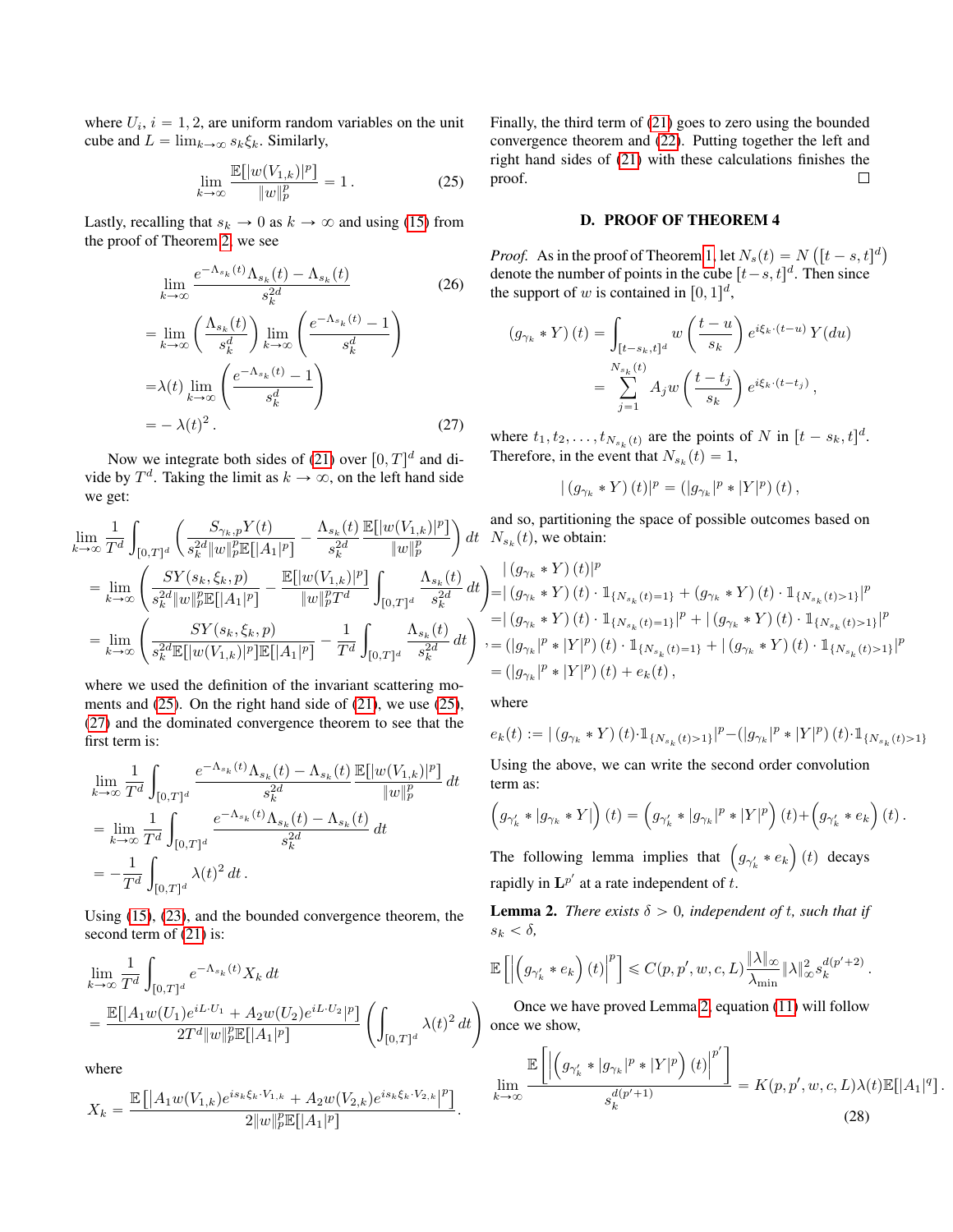Let us prove [\(28\)](#page-7-3) first and postpone the proof of Lemma [2.](#page-7-2) We will use the fact that the support of  $g_{\gamma'_k} * |g_{\gamma_k}|^p$  is contained in  $[0, s_k + s'_k]^d$ . Let  $\tilde{s}_k := s_k + s'_k$ ,  $N_k(t) := N_{\tilde{s}_k}(t)$ ,  $\Lambda_k(t) := \Lambda_{\tilde{s}_k}(t)$ , and let  $t_1, t_2, \ldots, t_{N_k(t)}$  be the points of N in the cube  $[t - \tilde{s}_k, t]^d$ . We have that  $\mathbb{P}[N_k(t)] =$  $[n] = e^{-\Lambda_k(t)} \frac{(\Lambda_k(t))^n}{n!}$ , and conditioned on the event that  $N_k(t) = n$ , the locations of the points  $t_1, \ldots, t_n$  are distributed as i.i.d. random variables  $Z_1(t), \ldots, Z_n(t)$  taking values in  $[t - \tilde{s}_k, t]^d$  with density  $p_{Z(t)}(z) = \frac{\lambda(z)}{\Lambda_k(t)}$ . Therefore the i.i.d. random variables  $\tilde{V}_1(t), \ldots, \tilde{V}_n(t)$  defined by  $\widetilde{V}_i(t) := t - Z_i(t)$  take values in  $[0, \widetilde{s}_k]^d$  and have density

$$
p_{\tilde{V}(t)}(v) = \frac{\lambda(t - v)}{\Lambda_k(t)}, \quad v \in [0, \tilde{s}_k]^d.
$$

Now, we condition on  $N_k(t)$  to see that

$$
\mathbb{E}\left[\left|\left(g_{\gamma'_{k}} * |g_{\gamma_{k}}|^{p} * |Y|^{p}\right)(t)\right|^{p'}\right]
$$
(29)  
\n
$$
=\mathbb{E}\left[\sum_{j=1}^{N_{k}(t)}|A_{j}|^{p}\left(g_{\gamma'_{k}} * |g_{\gamma_{k}}|^{p}\right)(t-t_{j})\right]^{p'}\right]
$$
(30)  
\n
$$
=\sum_{n=1}^{\infty}e^{-\Lambda_{k}(t)}\frac{(\Lambda_{k}(t))^{n}}{n!}
$$
(30)  
\n
$$
\cdot\mathbb{E}\left[\sum_{j=1}^{N_{k}(t)}|A_{j}|^{p}\left(g_{\gamma'_{k}} * |g_{\gamma_{k}}|^{p}\right)(t-t_{j})\right]^{p'}:N_{k}(t)=n\right]
$$
  
\n
$$
=\sum_{n=1}^{\infty}e^{-\Lambda_{k}(t)}\frac{(\Lambda_{k}(t))^{n}}{n!}\mathbb{E}\left[\sum_{j=1}^{n}|A_{j}|^{p}\left(g_{\gamma'_{k}} * |g_{\gamma_{k}}|^{p}\right)(\widetilde{V}_{j}(t))\right]^{p'}\right]
$$
  
\n
$$
=e^{-\Lambda_{k}(t)}\Lambda_{k}(t)\mathbb{E}[|A_{1}|^{q}]\mathbb{E}\left[\left(g_{\gamma'_{k}} * |g_{\gamma_{k}}|^{p}\right)(\widetilde{V}_{1}(t))\right]^{p'}\right]
$$
(31)  
\n
$$
+\sum_{n=2}^{\infty}e^{-\Lambda_{k}(t)}\frac{(\Lambda_{k}(t))^{n}}{n!}\mathbb{E}\left[\sum_{j=1}^{n}|A_{j}|^{p}\left(g_{\gamma'_{k}} * |g_{\gamma_{k}}|^{p}\right)(\widetilde{V}_{j}(t))\right]^{p'}\right]
$$
(32)

The following lemma will be used to estimate the scaling of the term in [\(31\)](#page-8-0).

<span id="page-8-5"></span>**Lemma 3.** For all  $t \in \mathbb{R}^d$ ,

<span id="page-8-1"></span>
$$
\lim_{k \to \infty} \frac{\tilde{s}_k^d}{s_k^{d(p'+1)}} \mathbb{E}\left[ \left| \left( g_{\gamma'_k} * |g_{\gamma_k}|^p \right) (\tilde{V}_1(t)) \right|^{p'} \right] = \| g_{c, L/c} * |g_{1,0}|^p \|^p_{p'}.
$$
\n(33)

*Furthermore, there exists*  $\delta > 0$ *, independent of t, such that if*  $s_k < \delta$  *then* 

<span id="page-8-3"></span>
$$
\frac{\tilde{s}_{k}^{d}}{s_{k}^{d(p'+1)}} \mathbb{E}\left[\left|\left(g_{\gamma'_{k}} * |g_{\gamma_{k}}|^{p}\right)(\widetilde{V}_{1}(t))\right|^{p'}\right] \leq 2 \frac{\|\lambda\|_{\infty}}{\lambda_{\min}} C(p, p', w, c, L) .
$$
\n(34)

*Proof.* Making a change of variables in both u and v, and recalling the assumption that  $s'_k = cs_k$ , we observe that

$$
\frac{\tilde{s}_{k}^{d}}{s_{k}^{d(p'+1)}} \mathbb{E}\left[\left|\left(g_{\gamma'_{k}} * |g_{\gamma_{k}}|^{p}\right) (\tilde{V}_{1}(t))\right|^{p'}\right]
$$
\n
$$
= \frac{\tilde{s}_{k}^{d}}{s_{k}^{d(p'+1)}} \int_{\mathbb{R}^{d}} p_{\tilde{V}(t)}(v) \cdot \qquad (35)
$$
\n
$$
\left|\int_{\mathbb{R}^{d}} w\left(\frac{v-u}{s_{k}'}\right) e^{i\xi'_{k}\cdot(v-u)} \left|w\left(\frac{u}{s_{k}}\right)\right|^{p'} du\right|^{p'} dv
$$
\n
$$
= \tilde{s}_{k}^{d} \int_{\mathbb{R}^{d}} p_{\tilde{V}(t)}(s_{k}v) \left|\int_{\mathbb{R}^{d}} w\left(\frac{s_{k}(v-u)}{s_{k}'}\right) e^{is_{k}\xi'_{k}\cdot(v-u)} |w(u)|^{p} du\right|^{p'} dv
$$
\n
$$
= \int_{\mathbb{R}^{d}} \frac{\tilde{s}_{k}^{d}\lambda(t-s_{k}v)}{\Lambda_{k}(t)} \left|\int_{\mathbb{R}^{d}} w\left(\frac{u-v}{c}\right) e^{is_{k}'\xi'_{k}\cdot(u-v)/c} |w(u)|^{p} du\right|^{p'} dv.
$$
\n(36)

The continuity of  $\lambda(t)$  implies that

$$
\lim_{k \to \infty} \frac{\tilde{s}_k^d \lambda(t - s_k v)}{\Lambda_k(t)} = 1, \quad \forall v \in [0, 1 + c]^d.
$$

Furthermore, the assumption  $0 < \lambda_{\min} \leq \|\lambda\|_{\infty} < \infty$  implies

<span id="page-8-4"></span><span id="page-8-2"></span>
$$
\frac{\tilde{s}_k^d \lambda(t - s_k v)}{\Lambda_k(t)} \leq \frac{\|\lambda\|_{\infty}}{\lambda_{\min}}, \quad \forall \, k \geq 1. \tag{37}
$$

Therefore, [\(33\)](#page-8-1) follows from the dominated convergence theorem and by the observation that the inner integral of [\(36\)](#page-8-2) is zero unless  $v \in [0, 1 + c]^d$ . Equation [\(34\)](#page-8-3) follows from inserting [\(37\)](#page-8-4) into [\(36\)](#page-8-2) and sending  $k$  to infinity. П

Since

$$
\lim_{k \to \infty} \frac{\Lambda_k(t)}{\tilde{s}_k^d} = \lambda(t),
$$

the independence of  $\widetilde{V}_1(t)$  and  $A_1$ , the continuity of  $\lambda(t)$ , and Lemma [3](#page-8-5) imply that taking  $k \to \infty$  in [\(31\)](#page-8-0) yields: ı

<span id="page-8-0"></span>
$$
\begin{split} &\lim_{k\rightarrow\infty}\left(\frac{e^{-\Lambda_k(t)}\Lambda_k(t)\mathbb{E}[|A_1|^q]\mathbb{E}\left[|g_{\gamma_k'}\ast|g_{\gamma_k}|^p(\tilde{V}_1(t))|^{p'}\right]}{s_k^{d(p'+1)}}\right)\\ &=\lim_{k\rightarrow\infty}\left(e^{-\Lambda_k(t)}\frac{\Lambda_k(t)}{\tilde{s}_k^d}\mathbb{E}[|A_1|^q]\frac{\tilde{s}_k^d}{s_k^{d(p'+1)}}\mathbb{E}\left[|g_{\gamma_k'}\ast|g_{\gamma_k}|^p(\tilde{V}_1(t))|^{p'}\right]\right)\\ &=K(p,p',c,w,L)\lambda(t)\mathbb{E}[|A_1|^q]\,. \end{split}
$$

<span id="page-8-6"></span>The following lemma shows that  $(32)$  is O  $s_k^{d(p'+2)}$ (and converges at a rate independent of  $t$ ), and therefore completes the proof of [\(11\)](#page-2-7) subject to proving Lemma [2.](#page-7-2)

<span id="page-8-7"></span>**Lemma 4.** *For all*  $\alpha \in \mathbb{R}$  *there exists*  $\delta > 0$ *, independent of t*, such that if  $s_k < \delta$ , then »

$$
\sum_{n=2}^{\infty} e^{-\Lambda_k(t)} \frac{(\Lambda_k(t))^n}{n!} n^{\alpha} \mathbb{E} \left[ \left| \sum_{j=1}^n |A_j|^p \left( g_{\gamma'_k} * |g_{\gamma_k}|^p \right) (\widetilde{V}_j(t)) \right|^{p'} \right]
$$
  

$$
\leq C(p, p', w, c, \alpha, L) \frac{\|\lambda\|_{\infty}}{\lambda_{\min}} \|\lambda\|_{\infty}^2 \mathbb{E} [|A_1|^q] s_k^{d(p'+2)}.
$$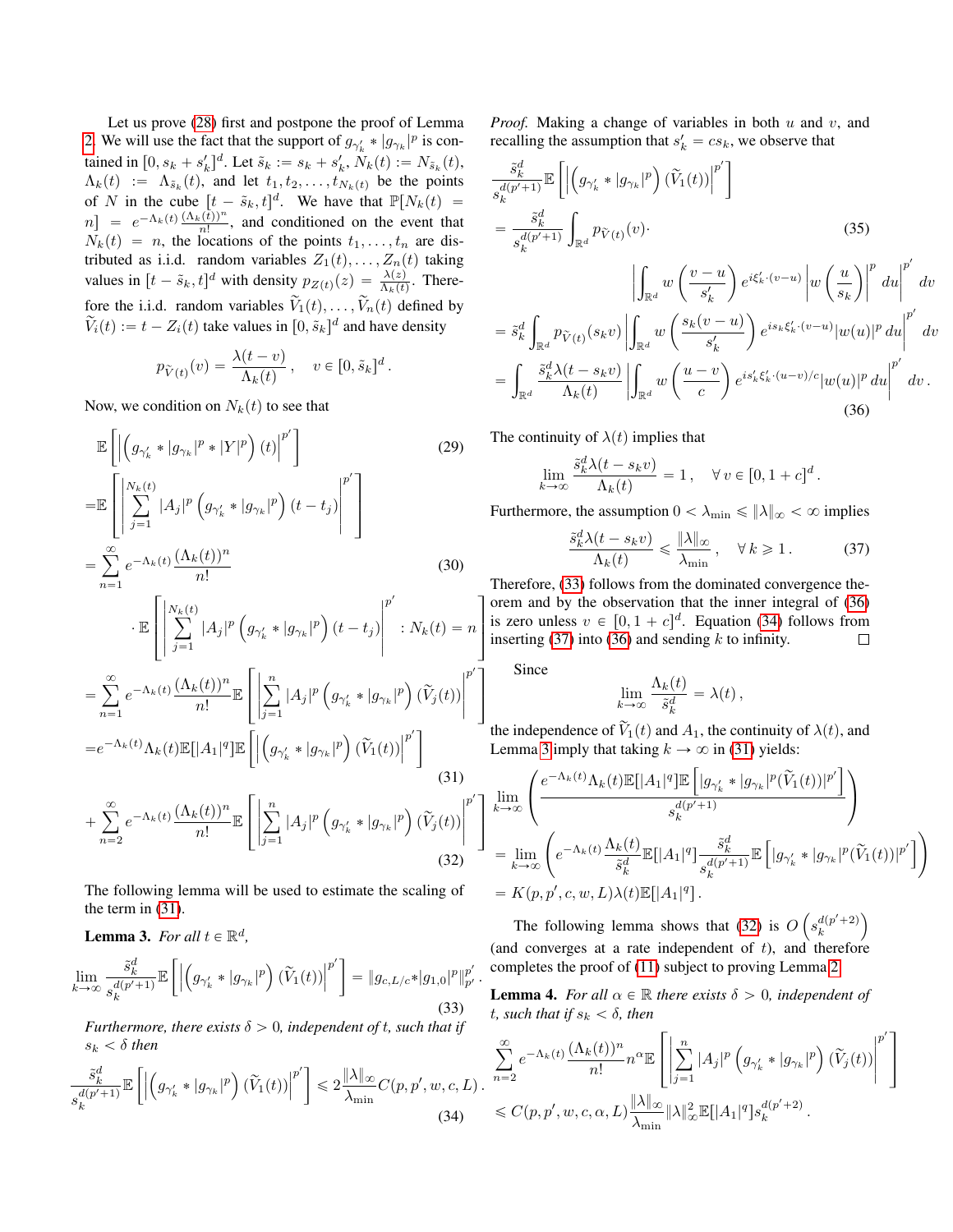*Proof.* For any sequence of i.i.d. random variables,  $Z_1, Z_2, \ldots$ , First turning our attention to the second term, we note that it holds that  $p_{\mathbf{1}}$ for the control of the control of the control of the control of the control of the control of the control of the control of the control of the control of the control of the control of the control of the control of the cont

$$
\mathbb{E}\left[\left|\sum_{n=1}^k Z_n\right|^p\right] \leqslant k^{p-1} \mathbb{E}\left[\sum_{n=1}^k |Z_n|^p\right] = k^p \mathbb{E}\left[|Z_1|^p\right].
$$

Therefore, by Lemma [1,](#page-5-1) Lemma [3,](#page-8-5) and the fact that the  $\tilde{V}_i(t)$ and  $A_i$  are i.i.d. and independent of each other, we see that if  $s_k < \delta$ , where  $\delta$  is as in [\(34\)](#page-8-3),

$$
\sum_{n=2}^{\infty} e^{-\Lambda_k(t)} \frac{(\Lambda_k(t))^n}{n!} n^{\alpha}
$$
\n
$$
\times \mathbb{E}\left[\left|\sum_{j=1}^n |A_i|^p \left(g_{\gamma'_k} * |g_{\gamma_k}|^p\right) (\tilde{V}_j(t))\right|^p'\right]
$$
\n
$$
\leq \sum_{n=2}^{\infty} e^{-\Lambda_k(t)} \frac{(\Lambda_k(t))^n}{n!} n^{\alpha} n^{p'}
$$
\n
$$
\times \mathbb{E}\left[|A_1|^q \left| \left(g_{\gamma'_k} * |g_{\gamma_k}|^p\right) (\tilde{V}_1(t))\right|^p'\right]
$$
\n
$$
= \sum_{n=2}^{\infty} e^{-\Lambda_k(t)} \frac{(\Lambda_k(t))^n}{n!} n^{p' + \alpha}
$$
\n
$$
\times \mathbb{E}[|A_1|^q] \mathbb{E}\left[\left| \left(g_{\gamma'_k} * |g_{\gamma_k}|^p\right) (\tilde{V}_1(t))\right|^p' \right]
$$
\n
$$
= \mathbb{E}[|A_1|^q] \mathbb{E}\left[\left| \left(g_{\gamma'_k} * |g_{\gamma_k}|^p\right) (\tilde{V}_1(t))\right|^p' \right]
$$
\n
$$
\times \sum_{n=2}^{\infty} e^{-\Lambda_k(t)} \frac{(\Lambda_k(t))^n}{n!} n^{p' + \alpha}
$$
\n
$$
\leq C(p, p', w, c, L) \frac{\|\lambda\|_{\infty}}{\lambda_{\min}} \mathbb{E}[|A_1|^q] \frac{s_k^{d(p' + 1)}}{s_k^d}
$$
\n
$$
\times \sum_{n=2}^{\infty} e^{-\Lambda_k(t)} \frac{(\Lambda_k(t))^n}{n!} n^{p' + \alpha}
$$
\n
$$
\leq C(p, p', w, c, L, \alpha) \frac{\|\lambda\|_{\infty}}{\lambda_{\min}} \mathbb{E}[|A_1|^q] \frac{s_k^{d(p' + 1)}}{s_k^d} (\Lambda_k(t))^2
$$
\n
$$
\leq C(p, p', w, c, L, \alpha) \frac{\|\lambda\|_{\infty}}{\lambda_{\min}} \mathbb{E}[|A_1|^q] s_k^{d(p' + 2)},
$$

where the last inequality uses the fact that  $\Lambda_k(t) \leqslant \tilde{s}^d_k \|\lambda\|_\infty = 0$  $(1+c)^d s_k^d ||\lambda||_{\infty}.$ 

We will now complete the proof of the theorem by proving Lemma [2.](#page-7-2)

# *Proof.* [Lemma [2\]](#page-7-2) Since

 $e_k(t)$  $= \mid\left(g_{\gamma_k}*Y\right)(t) 1\!\!1_{\{N_{s_k}(t)>1\}} \!\!|^p - \left(\left|g_{\gamma_k}\right|^p*\left|Y\right|^p\right)(t) 1\!\!1_{\{N_{s_k}(t)>1\}},$ we see that

we see that  
\n
$$
\left| g_{\gamma'_k} * e_k(t) \right| \le \left| g_{\gamma'_k} * \left( \left| (g_{\gamma_k} * Y) \mathbb{1}_{\{N_{s_k}(\cdot) > 1\}} \right|^p \right) (t) \right|
$$
\n
$$
+ \left| g_{\gamma'_k} * \left( (|g_{\gamma_k}|^p * |Y|^p) \mathbb{1}_{\{N_{s_k}(\cdot) > 1\}} \right) (t) \right|
$$

ˇ  $\vert$  .

$$
\begin{split} &\left|g_{\gamma'_{k}}*\left((|g_{\gamma_{k}}|^{p}*|Y|^{p})\mathbbm{1}_{\{N_{s_{k}}(\cdot)>1\}}\right)(t)\right| \\ &=\left|\int_{[t-s'_{k},t]^{d}}w\left(\frac{t-u}{s'_{k}}\right)e^{i\xi'_{k}\cdot(t-u)}\left(|g_{\gamma_{k}}|^{p}*|Y|^{p}\right)(u)\mathbbm{1}_{\{N_{s_{k}}(u)>1\}}\,du\right| \\ &\leqslant \mathbbm{1}_{\{N_{k}(t)>1\}}\int_{[t-s'_{k},t]^{d}}w\left(\frac{t-u}{s'_{k}}\right)(|g_{\gamma_{k}}|^{p}*|Y|^{p})\,(u)\,du \\ &=\mathbbm{1}_{\{N_{k}(t)>1\}}\left(g_{s'_{k},0}*|g_{\gamma_{k}}|^{p}*|Y|^{p}\right)(t). \end{split} \tag{38}
$$
 since  $N_{s_{k}}(u)\leqslant N_{s_{k}+s'_{k}}(t)=N_{\tilde{s}_{k}}(t)=N_{k}(t)$  for all  $u \in$ 

<span id="page-9-0"></span>
$$
[t - s'_k, t]^d.
$$
 Therefore, conditioning on  $N_k(t)$ , if  $s_k < \delta$ ,  
\n
$$
\mathbb{E}\left[\left|g_{\gamma'_k} * \left((|g_{\gamma_k}|^p * |Y|^p) \mathbb{1}_{\{N_{s_k}(\cdot) > 1\}}\right)(t)\right|^{p'}\right]
$$
\n
$$
\leq \mathbb{E}\left[\left|\mathbb{1}_{\{N_k(t) > 1\}}\left(g_{s'_k, 0} * |g_{\gamma_k}|^p * |Y|^p\right)(t)\right|^{p'}\right]
$$
\n
$$
= \sum_{n=2}^{\infty} e^{-\Lambda_k(t)} \frac{(\Lambda_k(t))^n}{n!} \mathbb{E}\left[\left|\sum_{j=1}^n |A_j|^p \left(g_{s'_k, 0} * |g_{\gamma_k}|^p\right)(\widetilde{V}_j(t))\right|^{p'}\right]
$$
\n
$$
\leq C(p, p', w, c, L) \frac{\|\lambda\|_{\infty}}{\lambda_{\min}} \|\lambda\|_{\infty}^2 \mathbb{E}[|A_1|^q] s_k^{d(p'+2)}
$$

by Lemma [4.](#page-8-7) Now, turning our attention to the first term, note that

 $|(g_{\gamma_k}*Y)(t)|^p\,\mathbb{1}_{\{N_{s_k}(t)>1\}}\leqslant N_{s_k}(t)^{p-1}\,(|g_{\gamma_k}|^p\ast|Y|^p)\,(t)\mathbb{1}_{\{N_{s_k}(t)>1\}}\,.$ Therefore, by the same logic as in [\(38\)](#page-9-0)

$$
\begin{aligned} &\left|g_{\gamma_k'}\ast\left(\left|(g_{\gamma_k}\ast Y)\mathop{\mathrm{\mathbb{1}}}_{\{N_{s_k}(\cdot)>1\}}\right|^p\right)(t)\right|\\ &\leqslant \int_{[t-s_k',t]^d}w\left(\frac{t-u}{s_k'}\right)N_{s_k}(u)^{p-1}\left(|g_{\gamma_k}|^p\ast|Y|^p\right)(u)\mathop{\mathrm{\mathbb{1}}}_{\{N_{s_k}(u)>1\}}du\\ &\leqslant \mathop{\mathrm{\mathbb{1}}}_{\{N_k(t)>1\}}N_k(t)^{p-1}\int_{[t-s_k',t]^d}w\left(\frac{t-u}{s_k'}\right)\left(|g_{\gamma_k}|^p\ast|Y|^p\right)(u)\,du\\ &\leqslant \mathop{\mathrm{\mathbb{1}}}_{\{N_k(t)>1\}}N_k(t)^{p-1}\left(g_{s_k',0}\ast\left(|g_{\gamma_k}|^p\ast|Y|^p\right)\right)(t)\,. \end{aligned}
$$

So again conditioning on  $N_k(t)$ , and applying Lemma [4,](#page-8-7) we see that if  $s_k < \delta$ 

$$
\mathbb{E}\left[\left|g_{\gamma'_{k}}*\left(\left|(g_{\gamma_{k}}*Y)\mathbb{1}_{\{N_{s_{k}}(\cdot)>1\}}\right|^{p}\right)(t)\right|^{p'}\right]
$$
\n
$$
\leqslant \sum_{n=2}^{\infty}e^{-\Lambda_{k}(t)}\frac{(\Lambda_{k}(t))^{k}}{n!}n^{p-1}\mathbb{E}\left[\left|\sum_{j=1}^{n}|A_{j}|^{p}\left|(g_{s'_{k},0}*|g_{\gamma_{k}}|\right)(\widetilde{V}_{j}(t))\right|^{p'}\right|^{p'}\right]
$$
\n
$$
\leqslant C(p,p',w,c,L)\frac{\|\lambda\|_{\infty}}{\lambda_{\min}}\|\lambda\|_{\infty}^{2}\mathbb{E}[|A_{1}|^{q}]s_{k}^{d(p'+2)}.
$$

This completes the proof of [\(11\)](#page-2-7). Line [\(12\)](#page-2-8) follows from integrating with respect to  $t$ , observing that the error bounds in Lemmas [2](#page-7-2) and [3](#page-8-5) are independent of  $t$ , and applying the bounded convergence theorem.

 $\Box$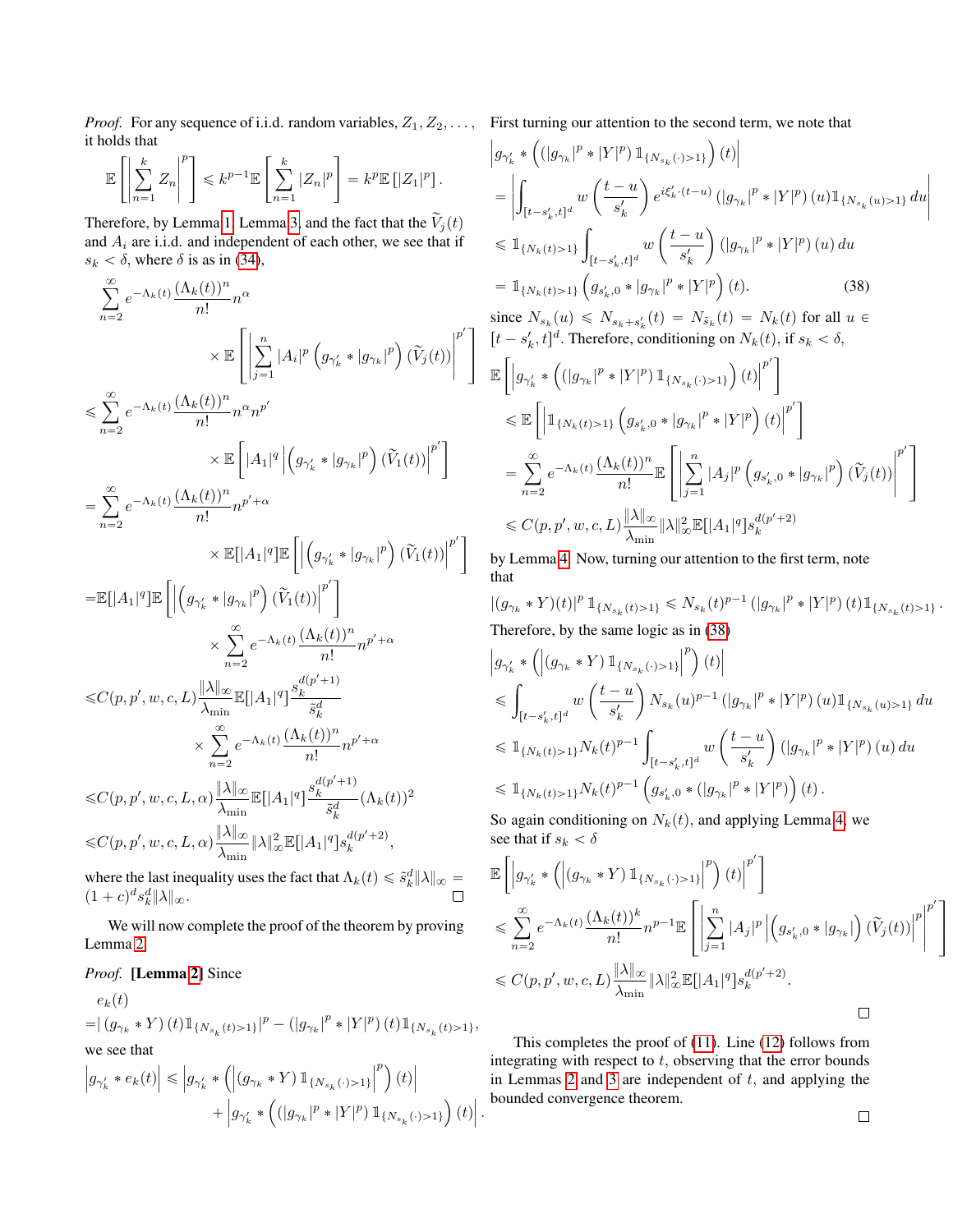## E. THE PROOF OF THEOREM 5

In order to prove Theorems [5,](#page-3-5) we will need the following lemma which shows that the scaling relationship of a self-similar process  $X(t)$  induces a similar relationship on stochastic integrals against  $dX(t)$ .

<span id="page-10-1"></span>Lemma 5. *Let* X *be a stochastic process that satisfies the scaling relation*

<span id="page-10-0"></span>
$$
X(st) =_d s^{\beta} X(t) \tag{39}
$$

*for some*  $\beta > 0$  *(where*  $=$ <sub>*d</sub> denotes equality in distribution).*</sub> *Then for any measurable function*  $f : \mathbb{R} \to \mathbb{R}$ *,* 

$$
\int_0^s f(u) \, dX(u) \coloneqq s^{\beta} \int_0^1 f(su) \, dX(u) \, .
$$

*Proof.* Let  $X = (X(t))_{t \in \mathbb{R}}$  be a stochastic process satisfying [\(39\)](#page-10-0), and let  $\mathcal{P}_n = \{0 = t_0^n < t_1^n < \ldots < t_{K_n}^n = 1\}$  be a sequence of partitions of  $[0, 1]$  such that

$$
\lim_{n \to \infty} \max_{k} \left\{ |t_k^n - t_{k-1}^n| \right\} = 0.
$$

Then, by the scaling relation [\(39\)](#page-10-0),

$$
\int_{0}^{s} f(u) dX(u)
$$
\n
$$
= \lim_{n \to \infty} \sum_{k=0}^{K_{n}-1} f(st_{k}^{n}) \left( X(st_{k+1}^{n}) - X(st_{k}^{n}) \right)
$$
\n
$$
:= s^{\beta} \lim_{n \to \infty} \sum_{k=0}^{K_{n}-1} f(st_{k}^{n}) \left( X(t_{k+1}^{n}) - X(t_{k}^{n}) \right)
$$
\n
$$
= s^{\beta} \int_{0}^{1} f(su) dX(u).
$$

We will now use Lemma [5](#page-10-1) to prove Theorem [5.](#page-3-5)

*Proof.* We first consider the case where  $X = (X(t))_{t\in\mathbb{R}}$  is an  $\alpha$ -stable process,  $p < \alpha \leq 2$ . Since X has stationary increments, its scattering coefficients do not depend on t and it suffices to analyze

$$
\mathbb{E}\left[\left|(g_{\gamma_k} * dX)(0)\right|^p\right] = \mathbb{E}\left[\left|\int_{-s_k}^0 g_{\gamma_k}(u) dX(u)\right|^p\right]
$$

$$
= \mathbb{E}\left[\left|\int_0^{s_k} g_{\gamma_k}(u) dX(u)\right|^p\right],
$$

where the second equality uses the fact the distribution of  $X$ does not change if it is run in reverse, i.e.

$$
(X(t))_{t \in \mathbb{R}} =_d (X(-t))_{t \in \mathbb{R}}
$$

It is well known that  $X(t)$  satisfies [\(39\)](#page-10-0) for  $\beta = \frac{1}{\alpha}$ . Therefore, by Lemma [5](#page-10-1)

.<br>∸

$$
\mathbb{E}\left[|(g_{\gamma_k} * dX)(0)|^p\right] = \mathbb{E}\left[\left|\int_0^{s_k} w\left(\frac{u}{s_k}\right) e^{i\xi_k u} dX(u)\right|^p\right] \n= s_k^{p/\alpha} \mathbb{E}\left[\left|\int_0^1 w(u) e^{i\xi_k s_k u} dX(u)\right|^p\right].
$$

So,

 $\Box$ 

$$
\frac{\mathbb{E}\left[\left|(g_{\gamma_k}*dX)(0)\right|^p\right]}{s_k^{p/\alpha}} = \mathbb{E}\left[\left|\int_0^1 w(u)e^{i\xi_k s_k u} dX(u)\right|^p\right].
$$

ff

ˇ  $\overline{\phantom{a}}$  $\overline{\phantom{a}}$  $\overline{\phantom{a}}$ 

The proof will be complete as soon as we show that

$$
\lim_{k \to \infty} \left( \mathbb{E} \left[ \left| \int_0^1 w(u) e^{i\xi_k s_k u} dX(u) \right|^p \right] \right)^{1/p}
$$

$$
= \left( \mathbb{E} \left[ \left| \int_0^1 w(u) e^{iLu} dX(u) \right|^p \right] \right)^{1/p}.
$$

By the triangle inequality,

$$
\left| \left( \mathbb{E} \left[ \left| \int_0^1 w(u) e^{i\xi_k s_k u} dX(u) \right|^p \right] \right)^{1/p} - \left( \mathbb{E} \left[ \left| \int_0^1 w(u) e^{iLu} dX(u) \right|^p \right] \right)^{1/p} \right|
$$
  

$$
\leq \left( \mathbb{E} \left[ \left| \int_0^1 w(u) \left( e^{i\xi_k s_k u} - e^{iLu} \right) dX(u) \right|^p \right] \right)^{1/p}.
$$

Since  $1 \leq p < \alpha$ , we may choose p' strictly greater than 1 such that  $p \leq p' < \alpha$ , and note that by Jensen's inequality

$$
\left(\mathbb{E}\left[\left|\int_0^1 w(u)\left(e^{i\xi_k s_k u}-e^{iLu}\right) dX(u)\right|^p\right]\right)^{1/p}
$$
  

$$
\leqslant \left(\mathbb{E}\left[\left|\int_0^1 w(u)\left(e^{i\xi_k s_k u}-e^{iLu}\right) dX(u)\right|^{p'}\right]\right)^{1/p'},
$$

and since  $X(t)$  is a p'-integrable martingale, the boundedness of martingale transforms (see [\[16\]](#page-4-15) and also [\[17\]](#page-4-16)) implies

$$
\left(\mathbb{E}\left[\left|\int_0^1 w(u)\left(e^{i\xi_k s_k u}-e^{iLu}\right) dX(u)\right|^{p'}\right]\right)^{1/p'}\leq C_{p'} \sup_{0\leq u\leq 1} |w(u)\left(e^{i\xi_k s_k u}-e^{iLu}\right)| \mathbb{E}\left[|X_1|^{p'}\right]\leq C_{p'}|s_k \xi_k - L|\|w\|_{\infty} \mathbb{E}\left[|X_1|^{p'}\right],
$$

which converges to zero by the continuity of w on  $[0, 1]$  and the assumption that  $s_k \xi_k$  converges to  $L$ .